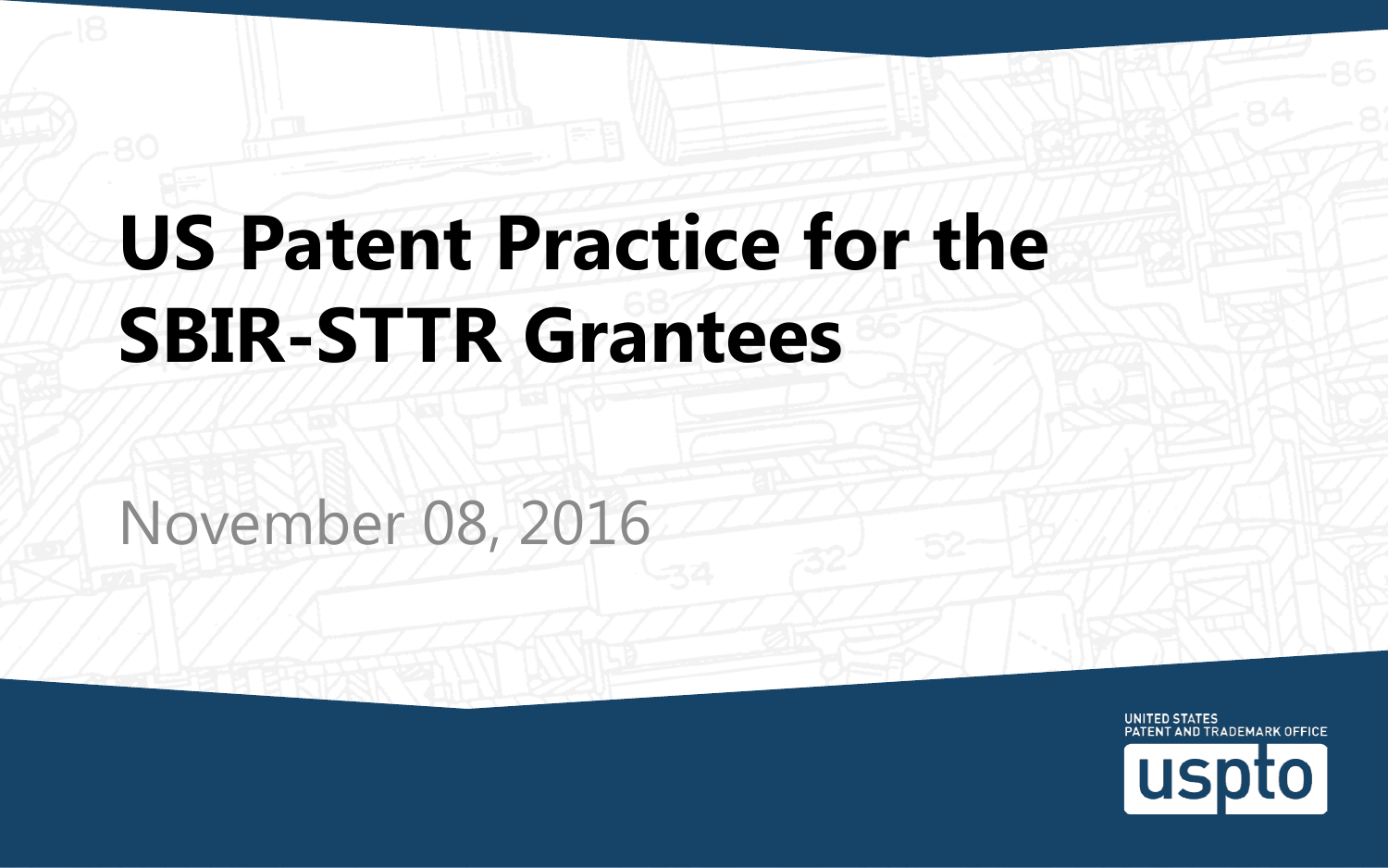# **Overview of IP: Types**

#### • **Trademarks**

- Protects marks in commerce that indicate the source or origin of goods or services
- Source: Federal, State, and Common Law

#### • **Copyrights**

- Protects original (art) works fixed in a tangible medium
- Source: U.S. Const., Art. I, Sec. 8

#### • **Trade Secrets**

- Protects commercially valuable information
- Source: State and Common law

#### • **Patents**

- Protects inventions
- Source: U.S. Const., Art. I, Sec. 8



2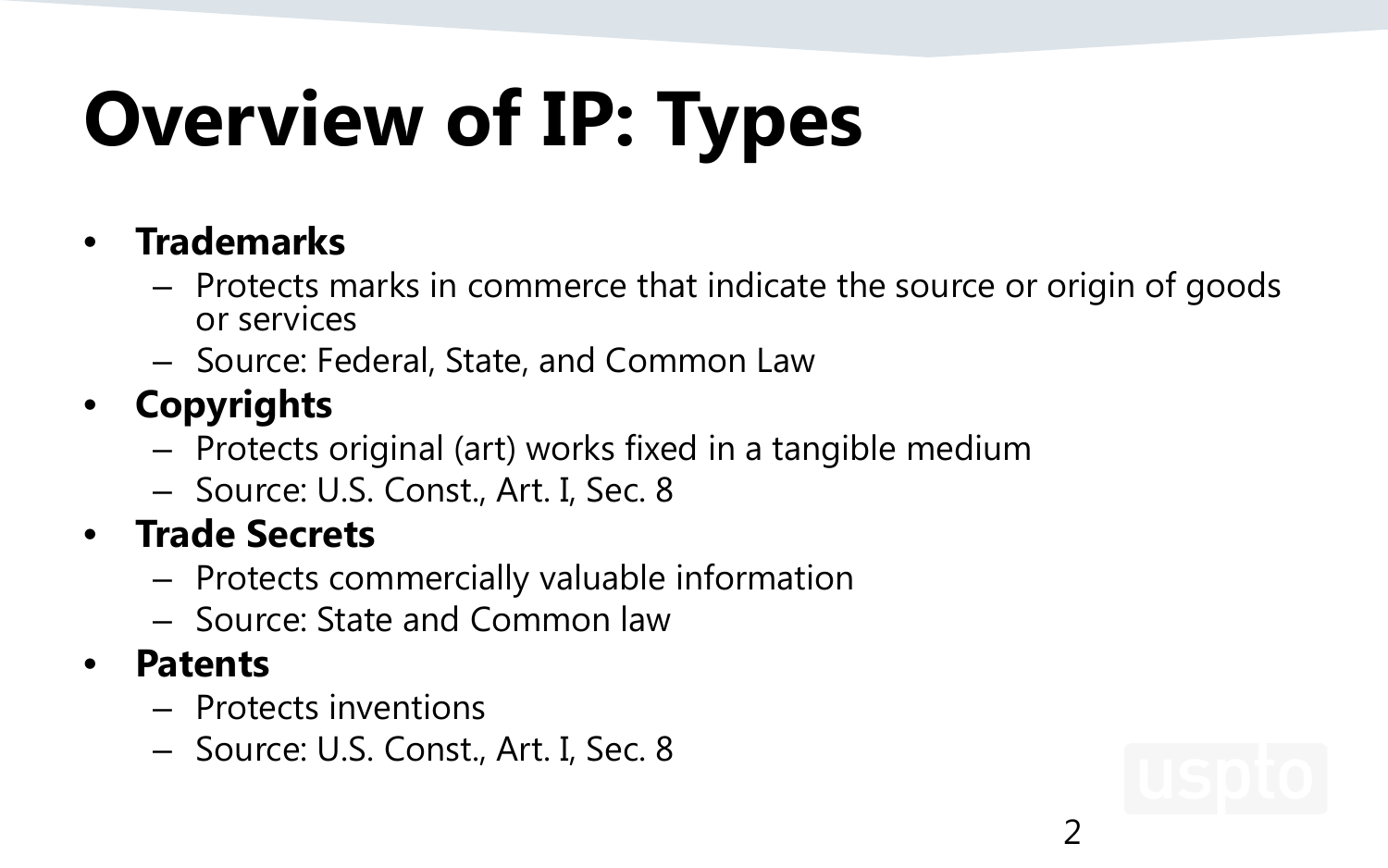#### **Overview of IP: Trade Secrets**



- Any information that derives economic value from not being generally known or ascertainable
- Can be formulas, patterns, compilations, programs, devices, methods, techniques or processes
- Protection stems from common law dating to the 1800's
- All states have some sort of trade secret protection
- Most laws based on the Uniform Trade Secrets Act



• In 2014 Congress considered, but did not pass, federal versions of the UTSA

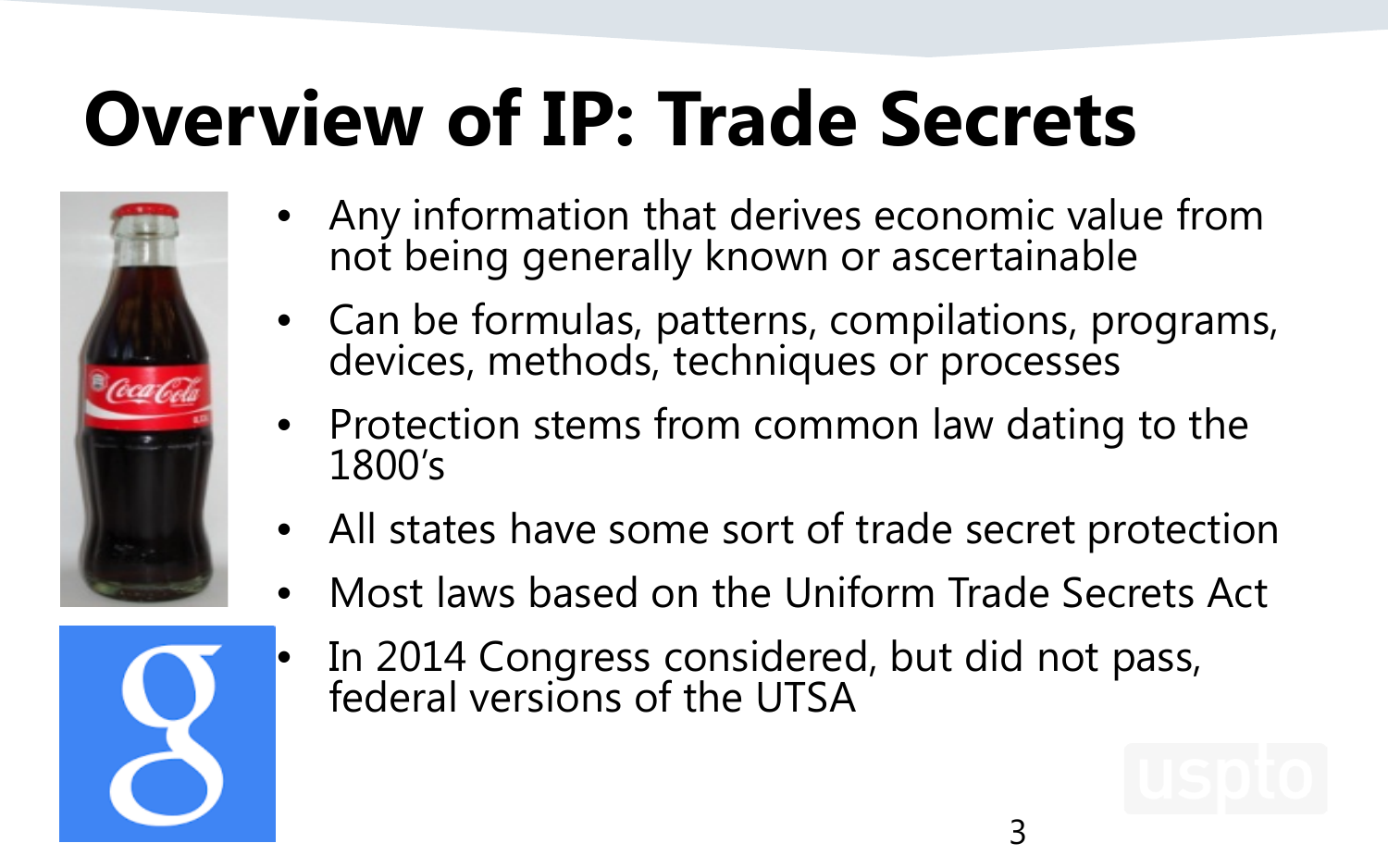## **Why are Trade Secrets useful?**

- Protects commercially valuable proprietary information, e.g., formulas, recipes, or business information that gives a competitive advantage
	- Customer lists
	- Product formulations
	- Search algorithms



4

- Trade Secrets are not generally known and must be subject to reasonable efforts to preserve confidentiality
- No set term for protection

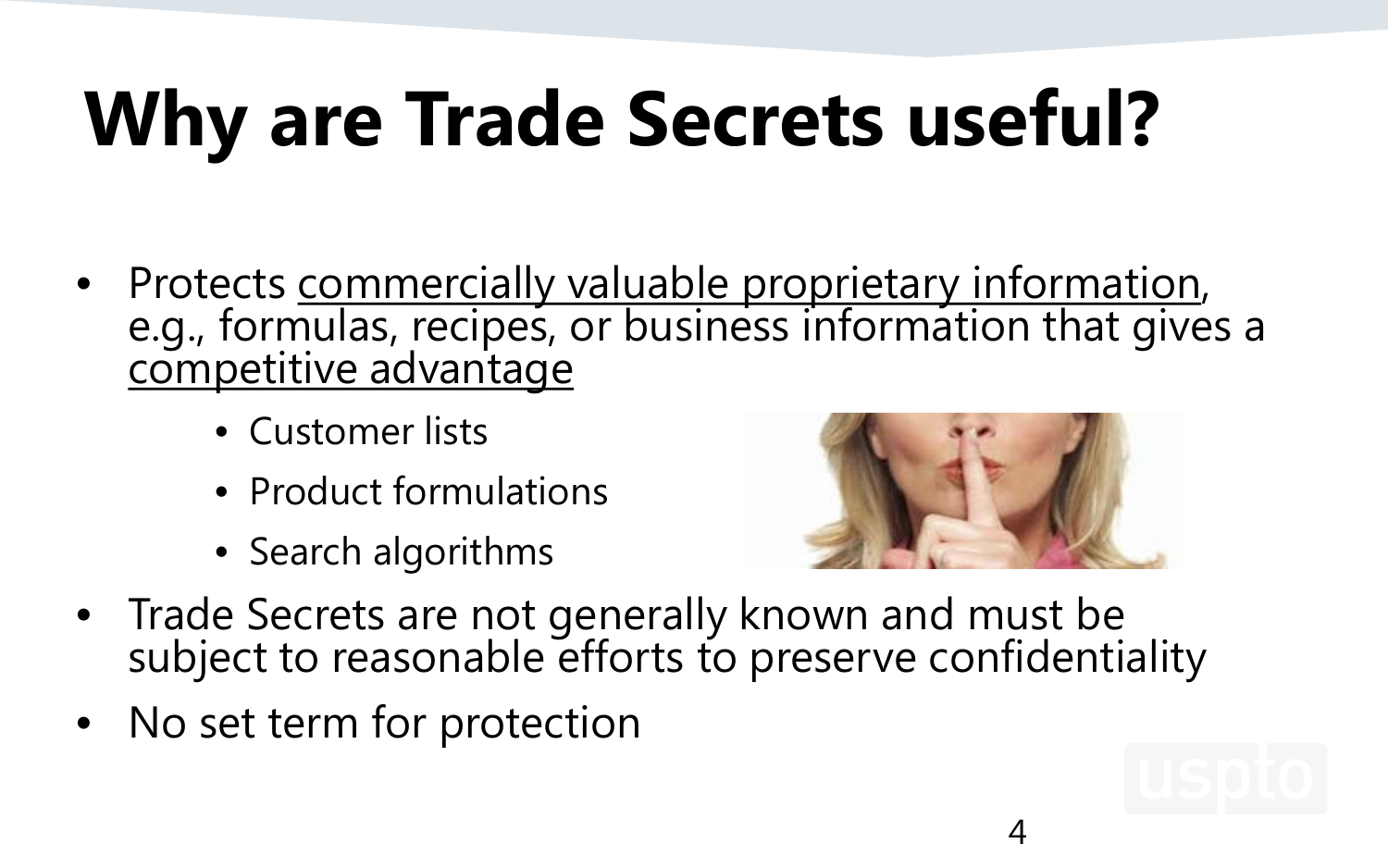#### **How to Lose a Trade Secret?**

- Failure to take adequate steps to prevent disclosure
- Owner or owner-authorized disclosure
- Reverse engineering
- Independent development



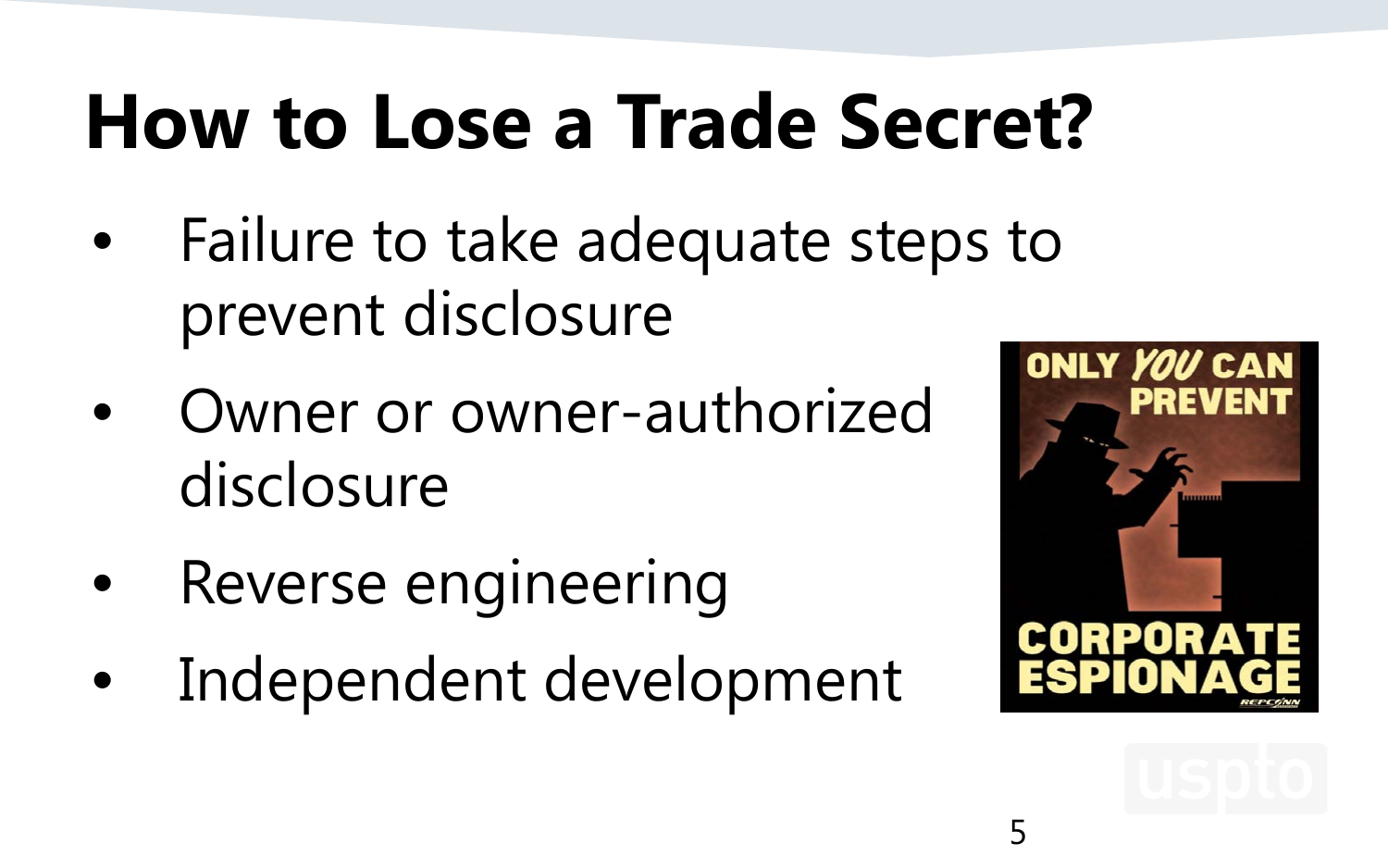#### **Overview of IP: What is a Patent?**

- A Property Right
	- Right to *exclude others* from making, using, selling, offering for sale or importing the claimed invention
	- Limited term
	- Territorial: protection only in territory that granted patent; **NO world-wide patent**
- Government grants the property right in exchange for the disclosure of the invention

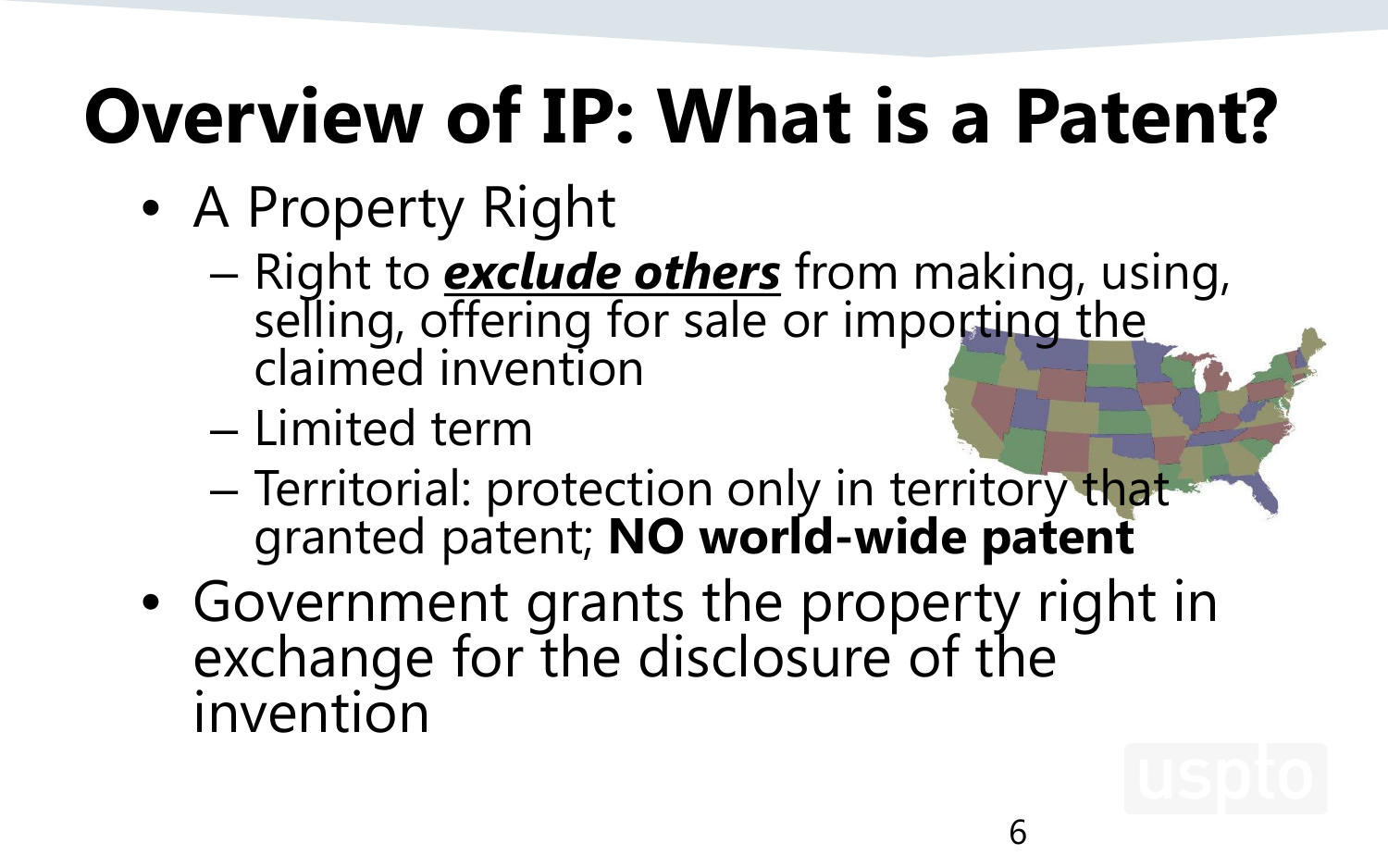#### **The Role of the Patent System**





7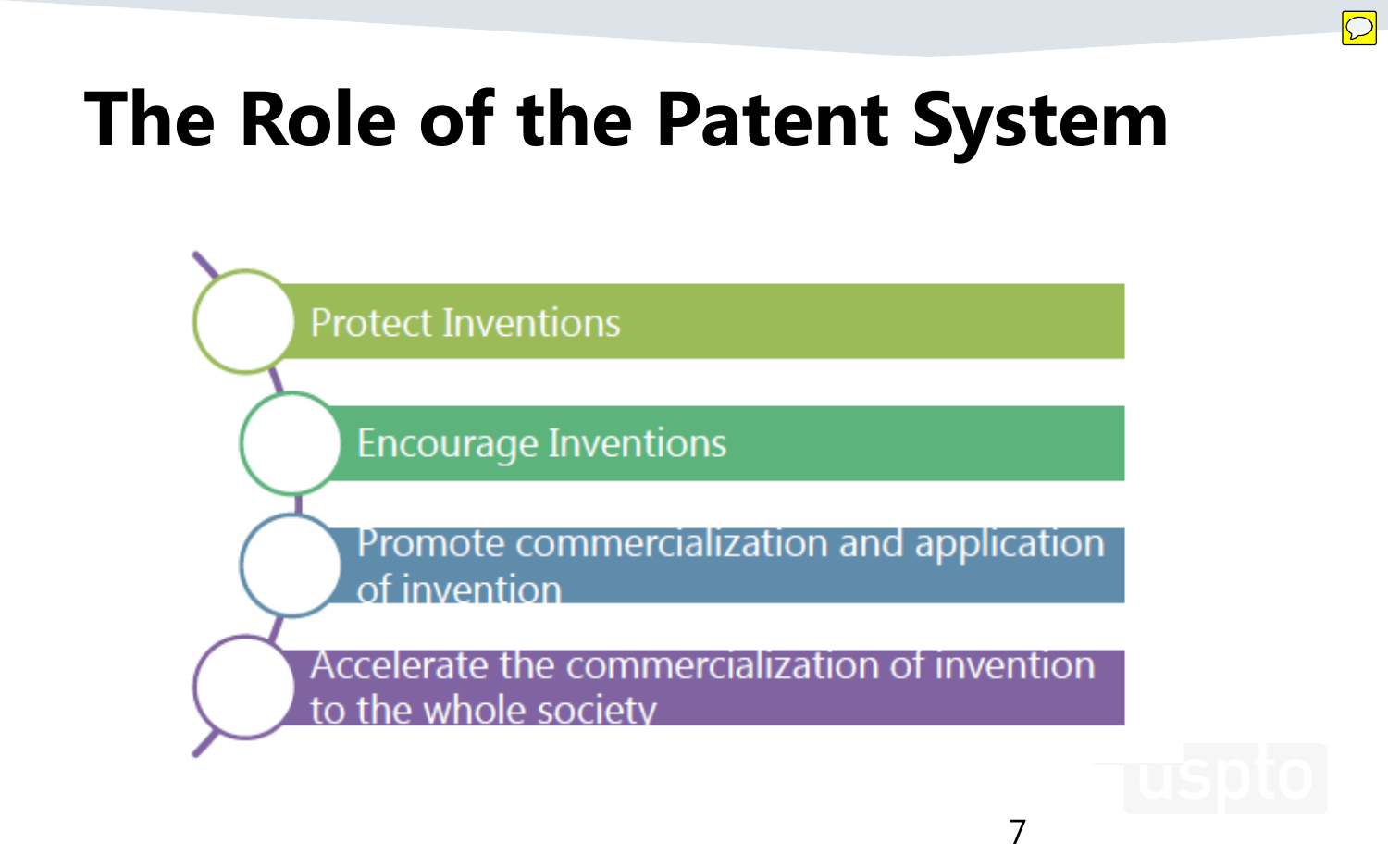# **Types of Patents**

Utility - New and useful process,<br>machine, article of manufacture, or<br>composition of matter, or any new and composition of matter, or any new and<br>useful improvement thereof Term – 20 years from earliest effective filing date





- Design Any new, original and<br>ornamental design Term 15 years from<br>issue date
- Plant Whoever invents or discovers and asexually produces any distinct and new variety of plant... Term – 20 years<br>from earliest effective filing date 8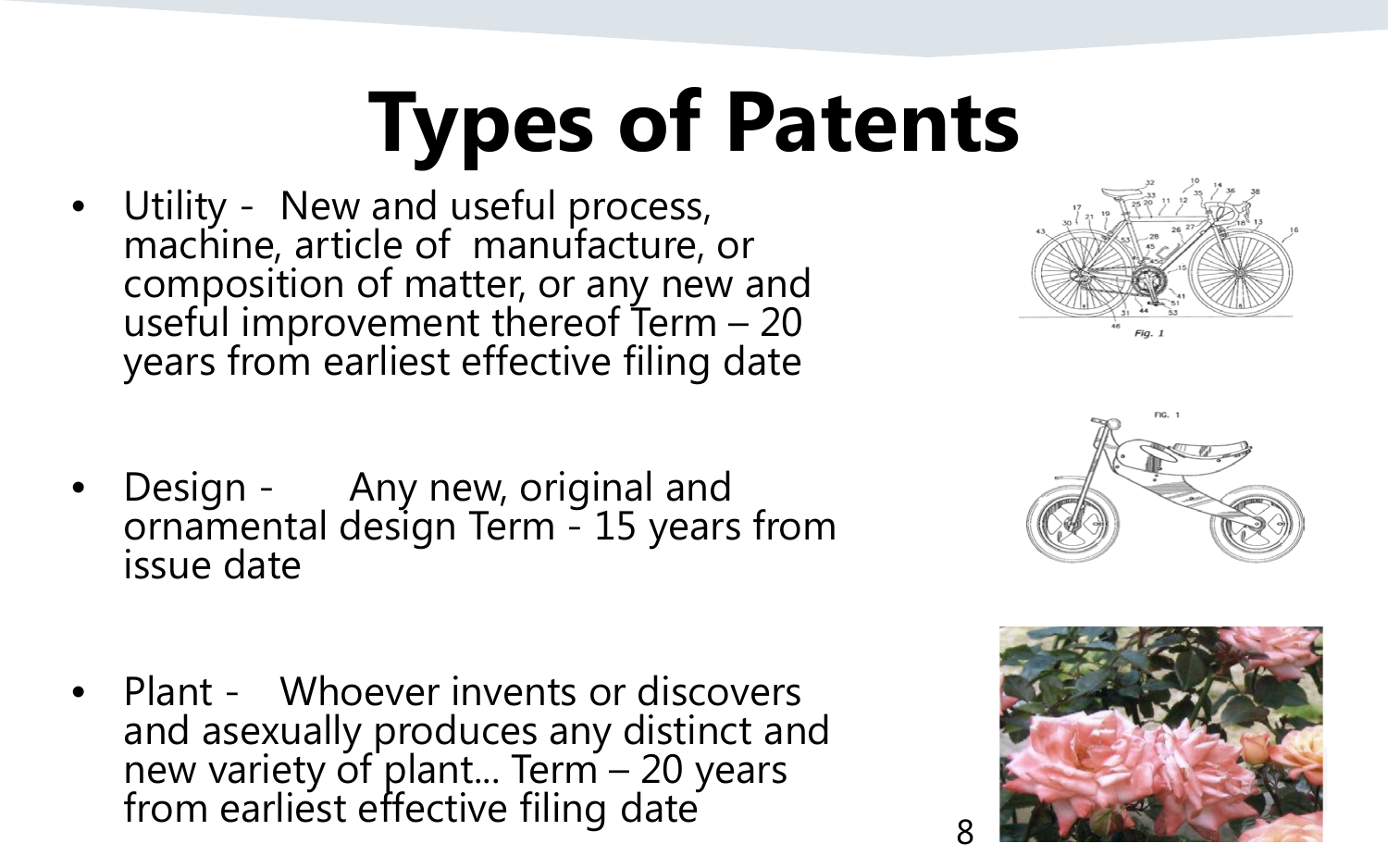# **What Type of Application?**

- Provisional abandoned after one year, no claims required, written disclosure must meet same requirements as non-provisional, not allowed for design.
- Non-Provisional claims required, written disclosure must meet requirements of 35 USC 112(a). Examined for patentability, may result in a patent grant.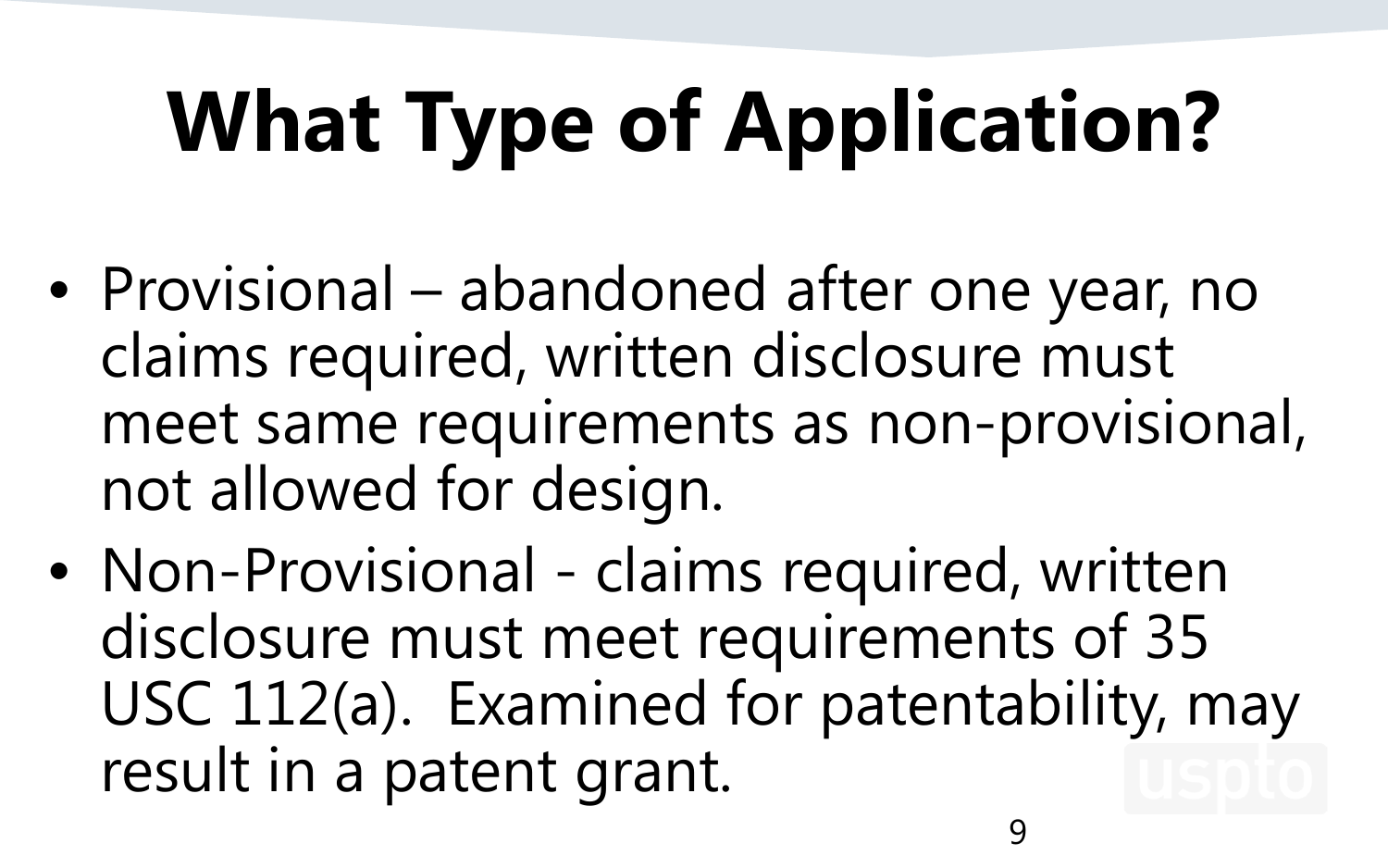# **Micro-entity**

- SMALL ENTITY REQUIREMENT –
- APPLICATION FILING LIMIT no more than four previously filed applications
- GROSS INCOME LIMIT ON APPLICANTS AND INVENTORS – equal to three times the median household income for the preceding calendar year (\$160,971 for 2015)
- GROSS INCOME LIMIT ON PARTIES WITH AN "OWNERSHIP INTEREST"

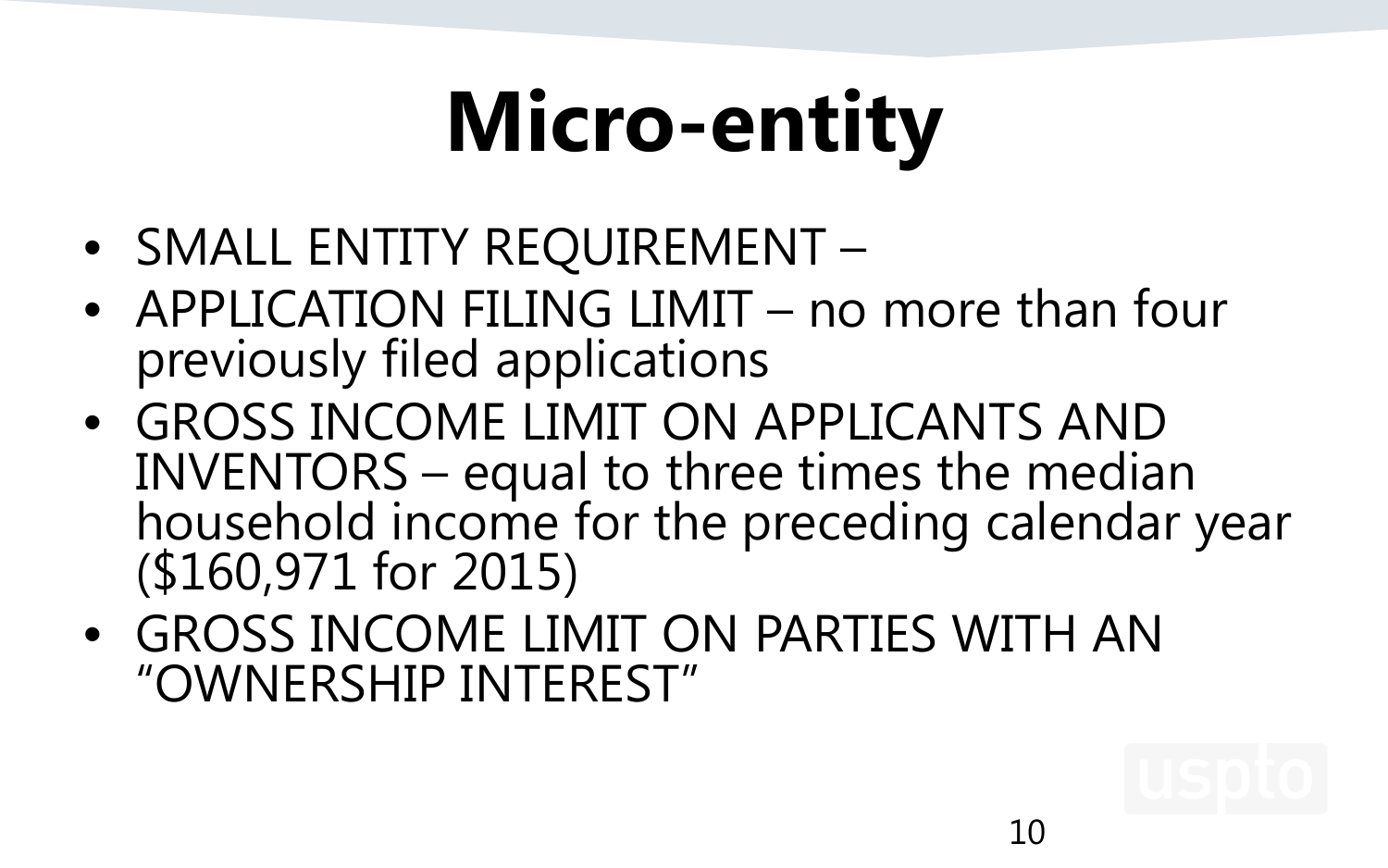### **Parts of a Patent: The Specification**

- "Specification" refers collectively to the:
- Background of the Invention,
- Brief Summary of the Invention,
- Brief Description of the Drawings,
- Detailed Description of the Invention and
- Drawings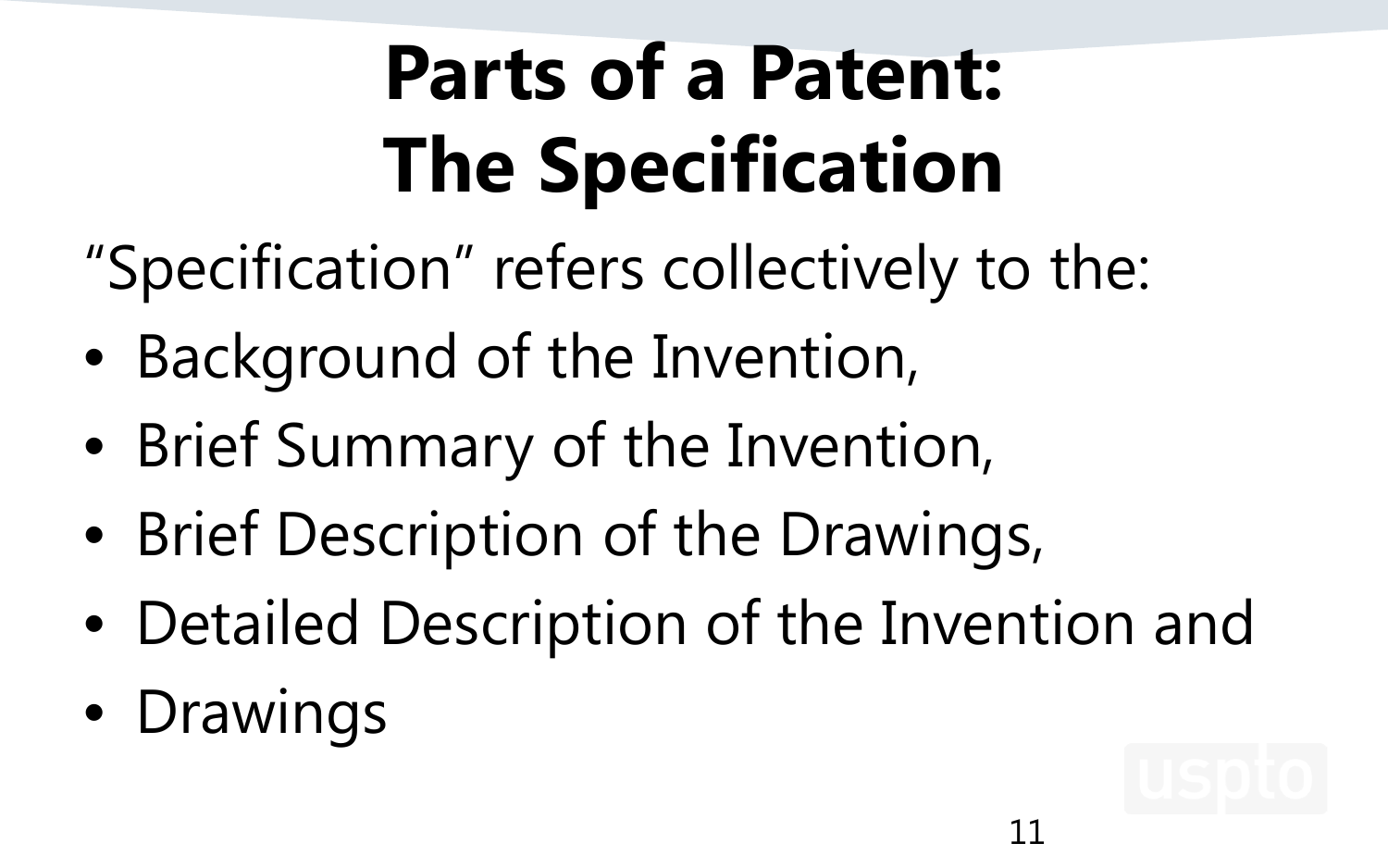#### **Parts of a Patent: The Claims**

- CLAIMS define legal protection being conferred by the patent.
- Must particularly point out and distinctly claim the subject matter which applicant regards as the invention or discovery
- Must conform to the invention as set forth in the specification and drawings.
- All terms and phrases used in the claims must also appear in the specification (written description).
- Must start on a separate sheet and be numbered consecutively in Arabic numerals

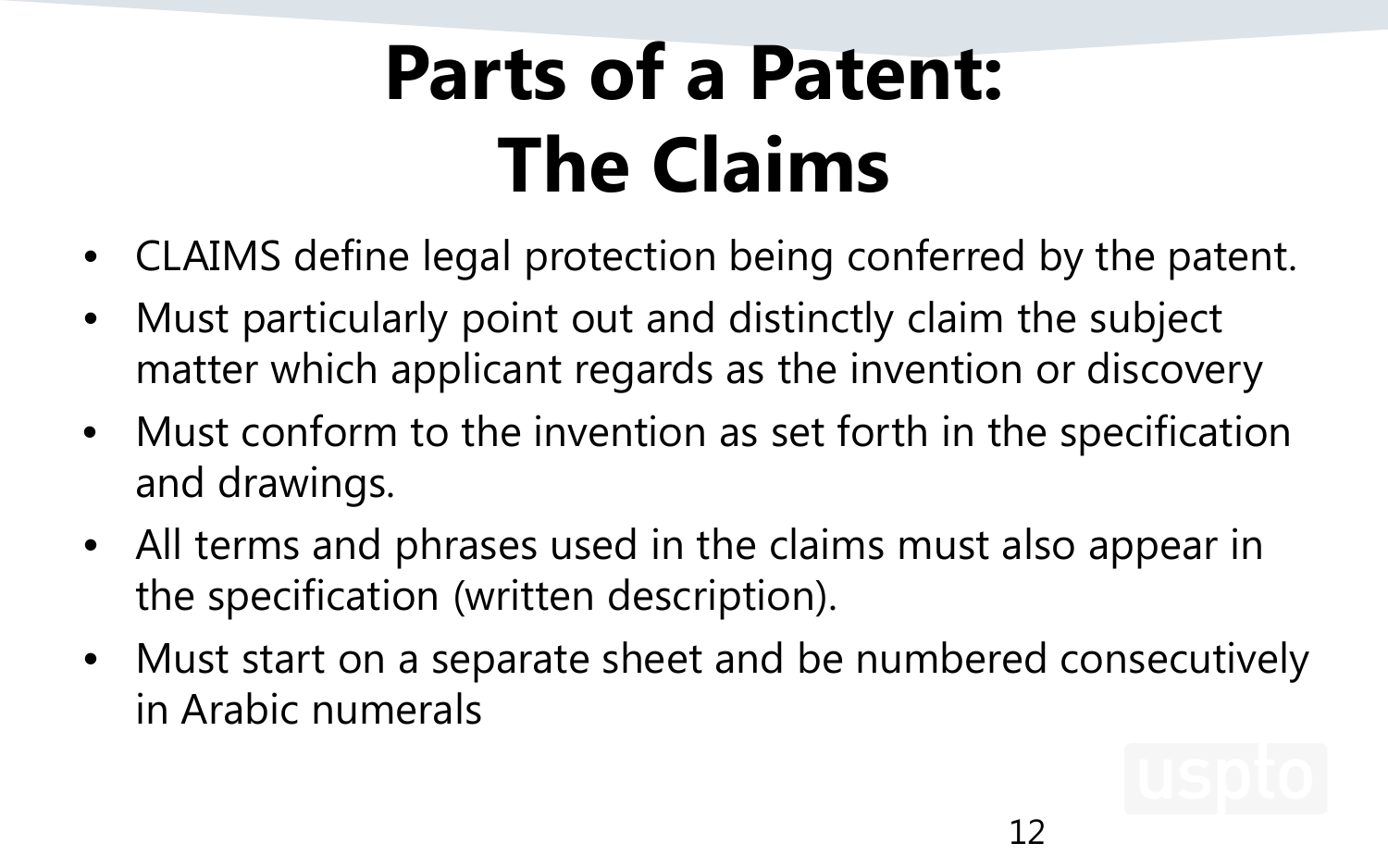## **The Claims** *(con't...)*

A claim in a Utility application or patent has three (3) main parts

- A **preamble** or the introduction;
- A **transitional phrase** of:
	- comprising (open);
	- consisting essentially of (excludes materials that materially affect the basic and novel characteristics of the invention); and
	- consisting of (closed); and
- A **body** reciting the elements of the invention.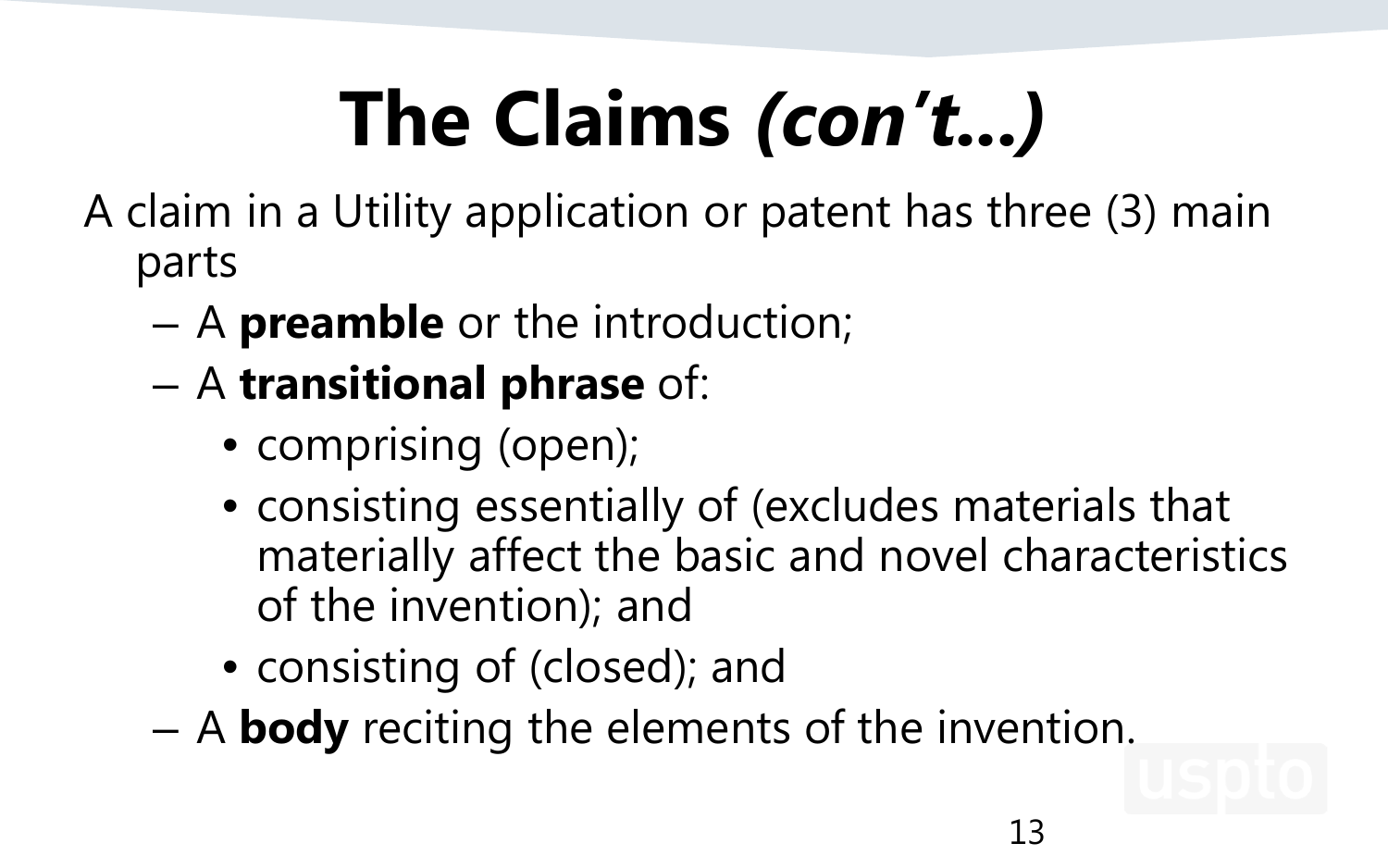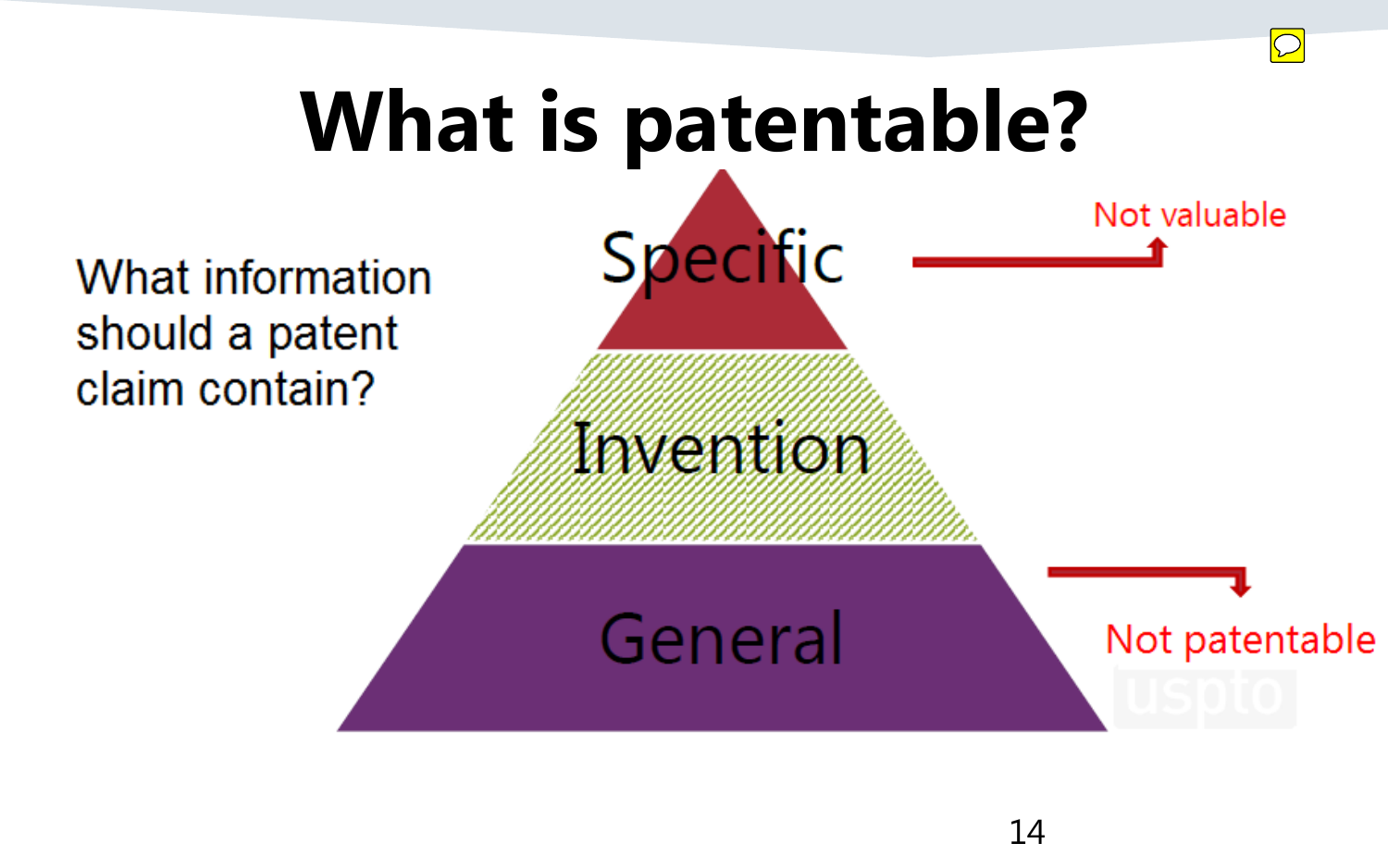#### **What is Patentable?**

**The claims, as supported by the rest of the application, are reviewed for compliance with:**

- **35 USC §101**: Patent eligible subject matter, utility, double-patenting
- **35 USC §102**: Must be new
- **35 USC §103**: Must not be obvious over what's been done before
- **35 USC §112(a)**: The claims must be described in the specification including the manner of making and using the claimed invention
- **35 USC §112(b)**: The claims must clearly define what applicant is trying to protect

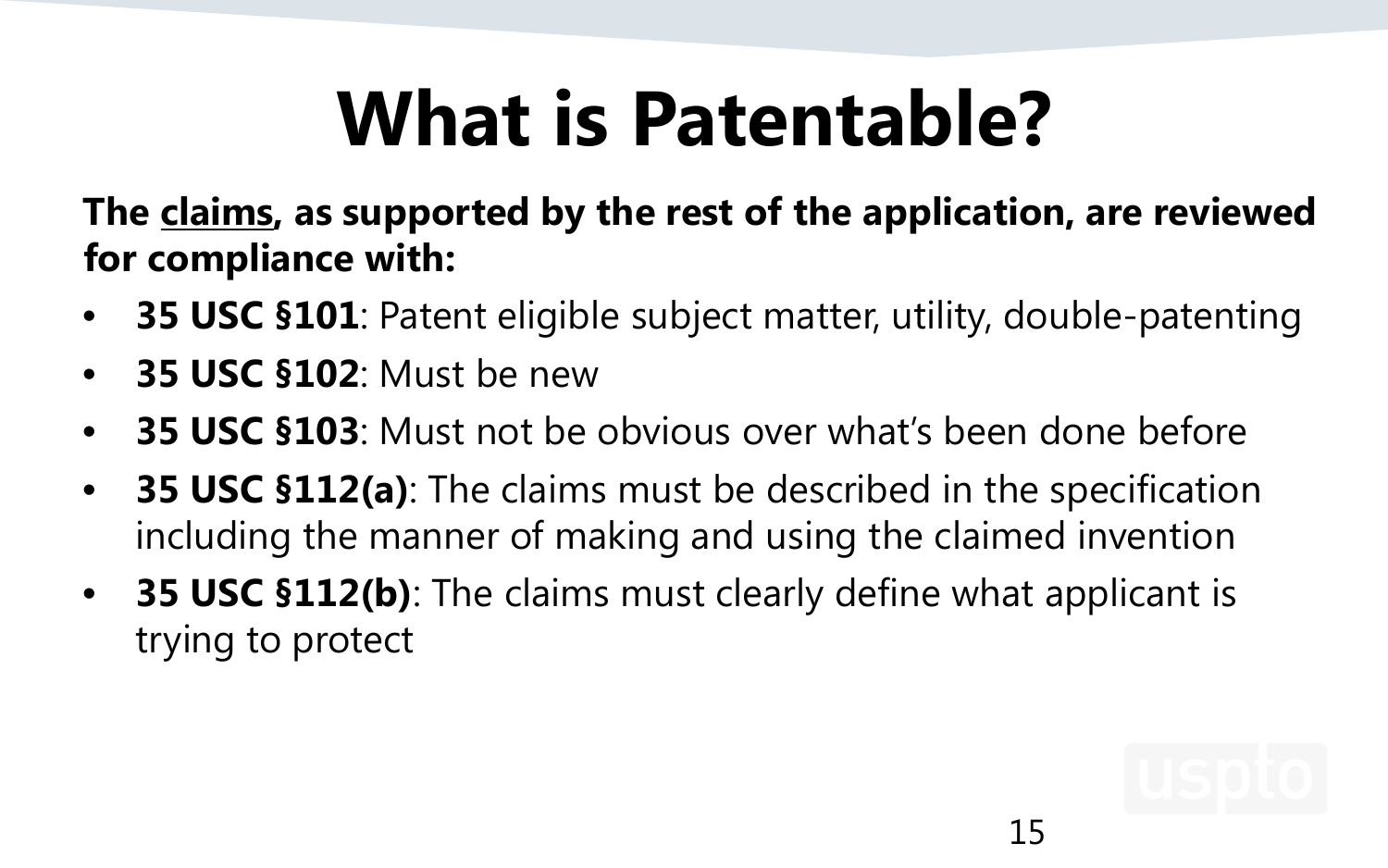#### **What is patentable?**

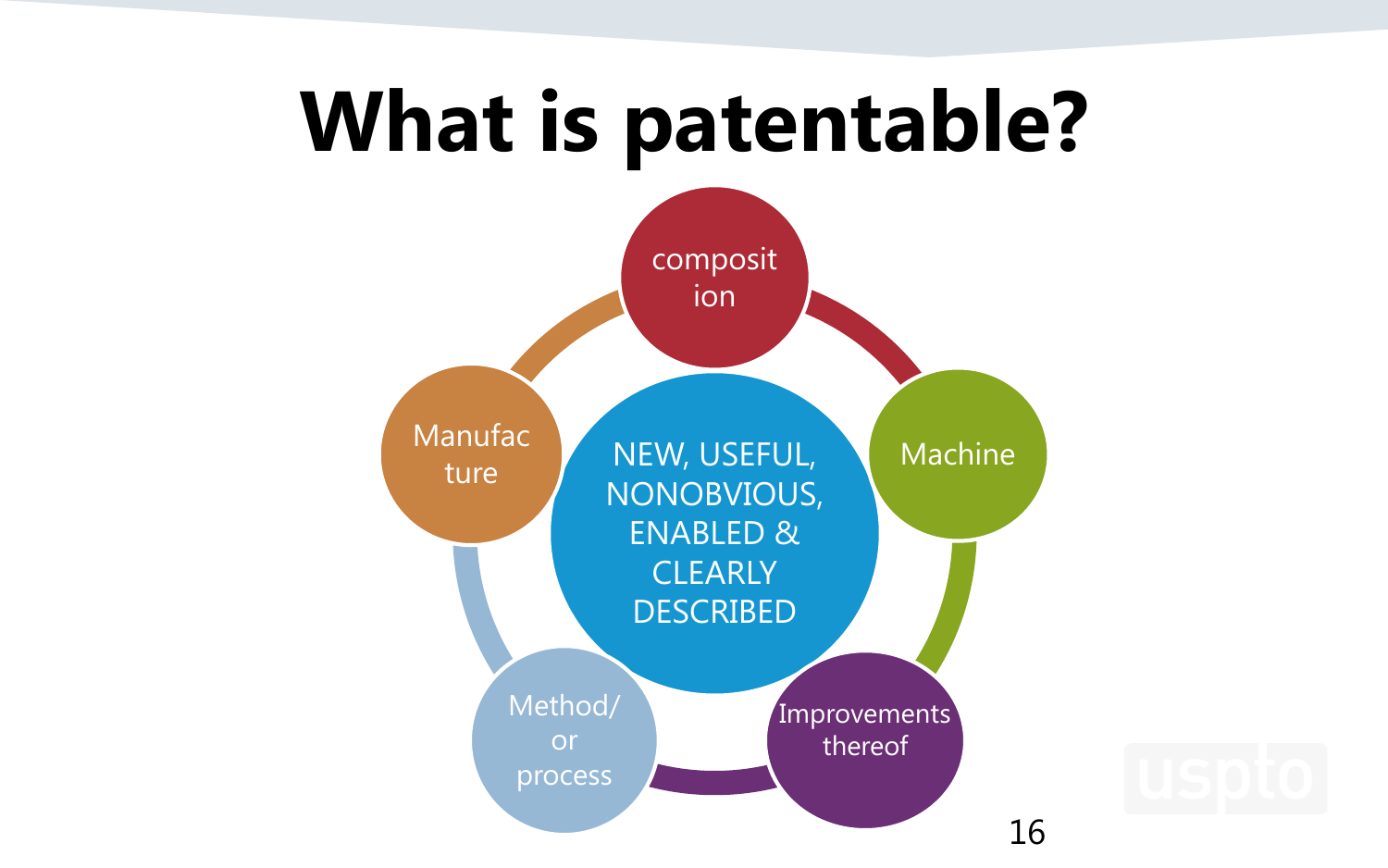#### **Process**

- "Process" means Process, Art or Method
- Includes a new **use** for a known process, machine, manufacture, composition of matter, or material

17

• A process is a series of steps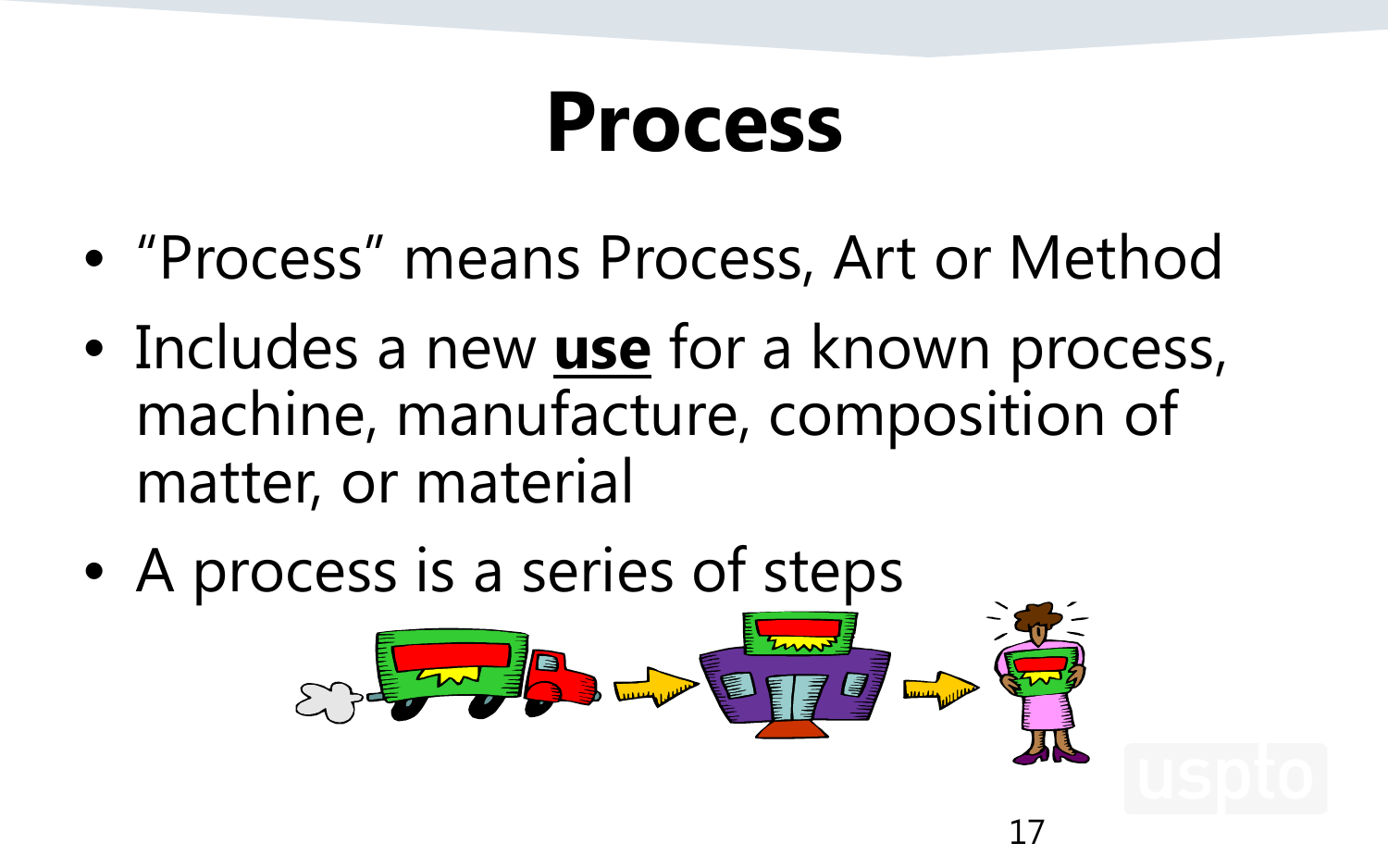### **Machine**

- Parts of devices
- Complete devices
- Combinations of Devices

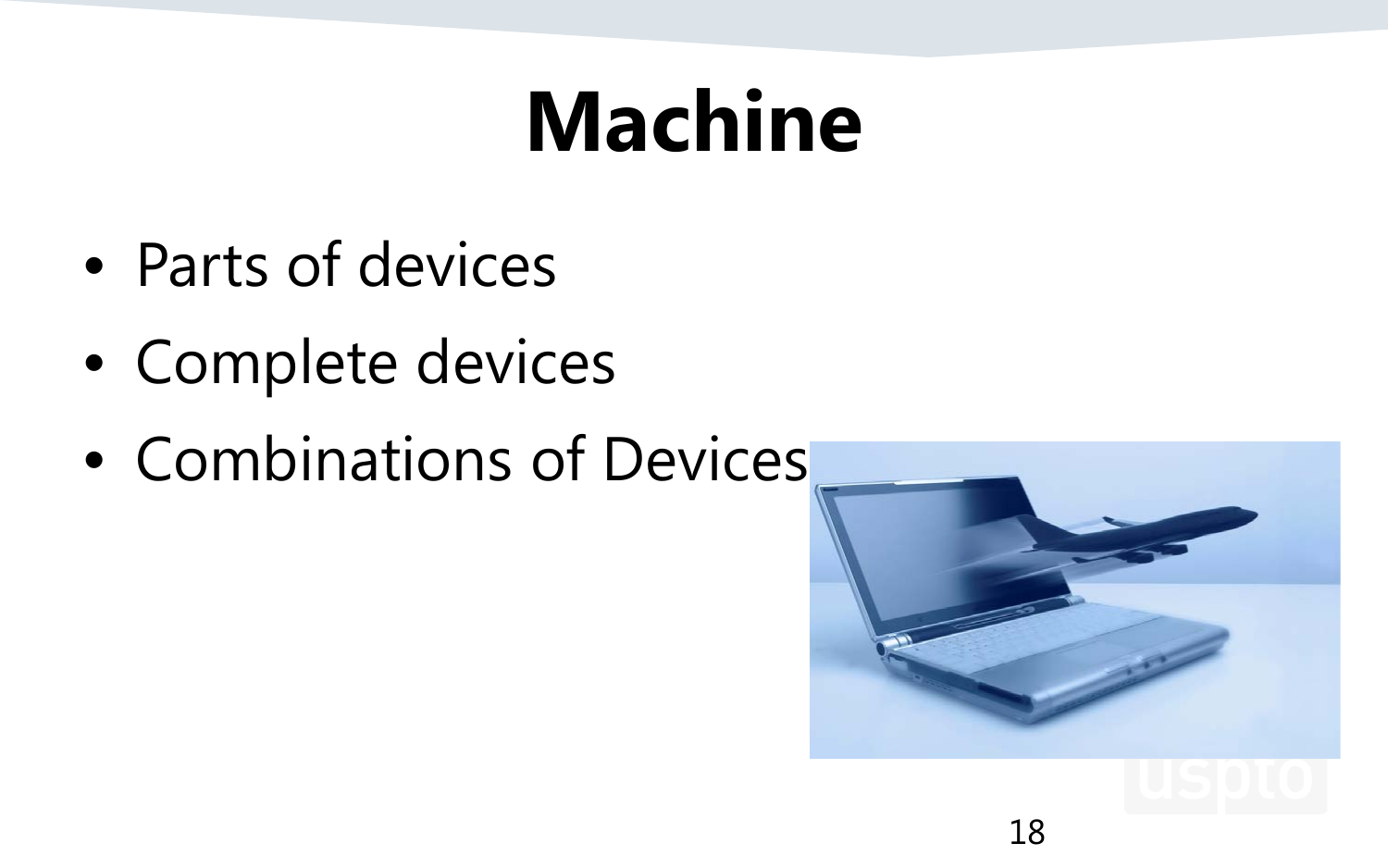#### **Manufacture**

- Produced Item
- Physical articles or objects

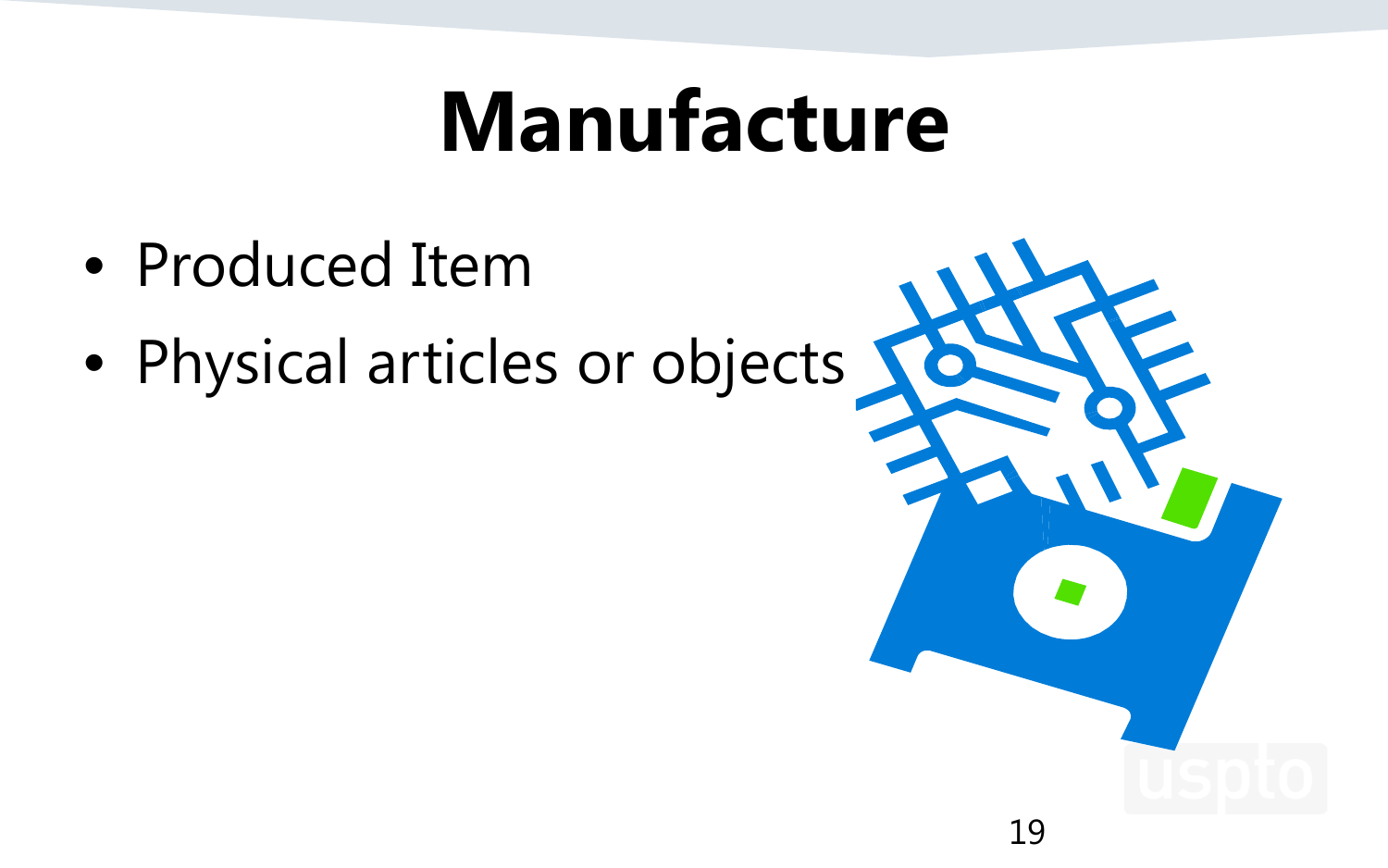# **Composition of Matter**

- Chemical Compound
- Combinations of Compounds
- Composition of substances
- Composite article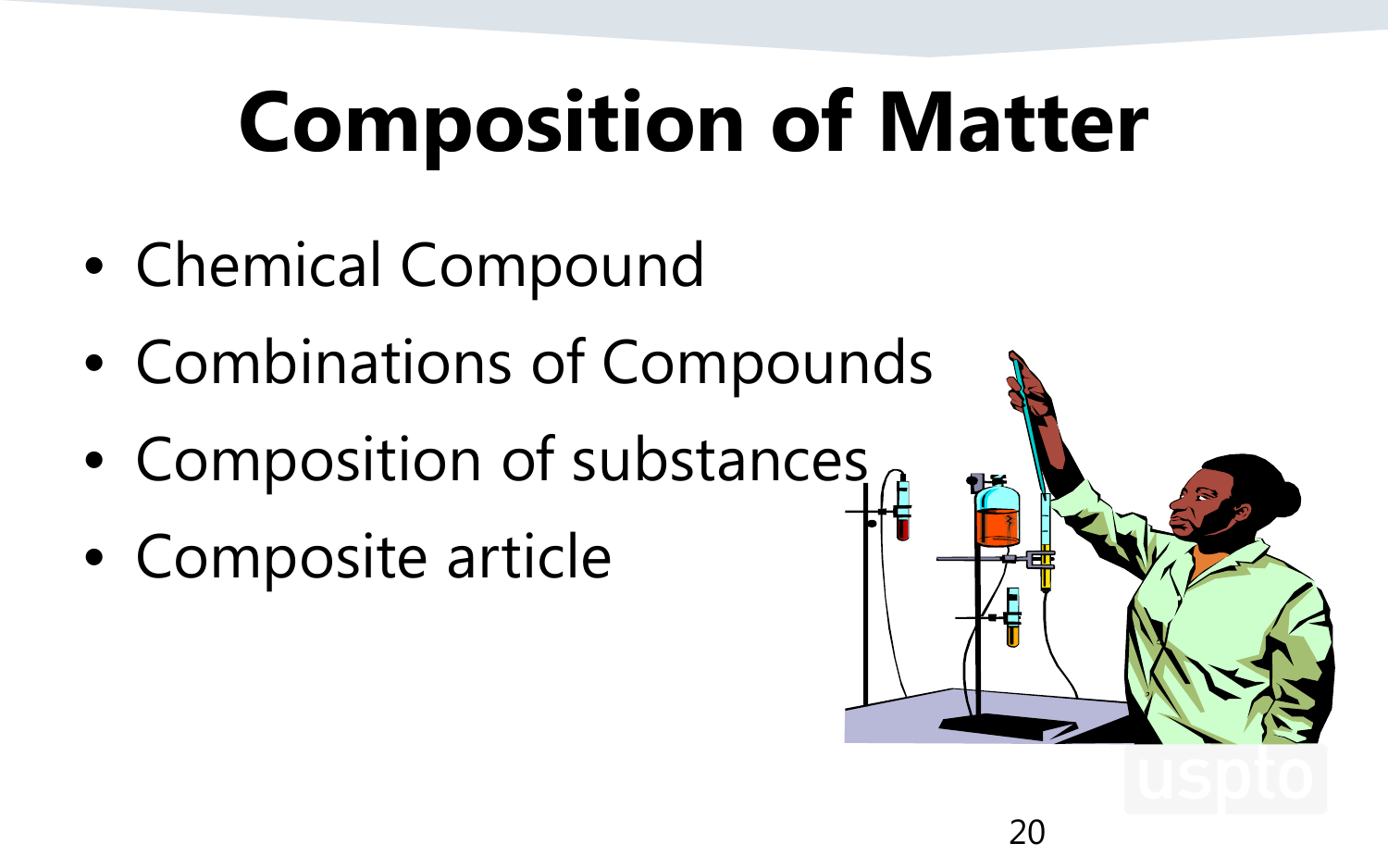## **Improvements Thereof**

- Improvements on:
	- Process
	- Machine
	- Manufacture
	- Composition of Matter

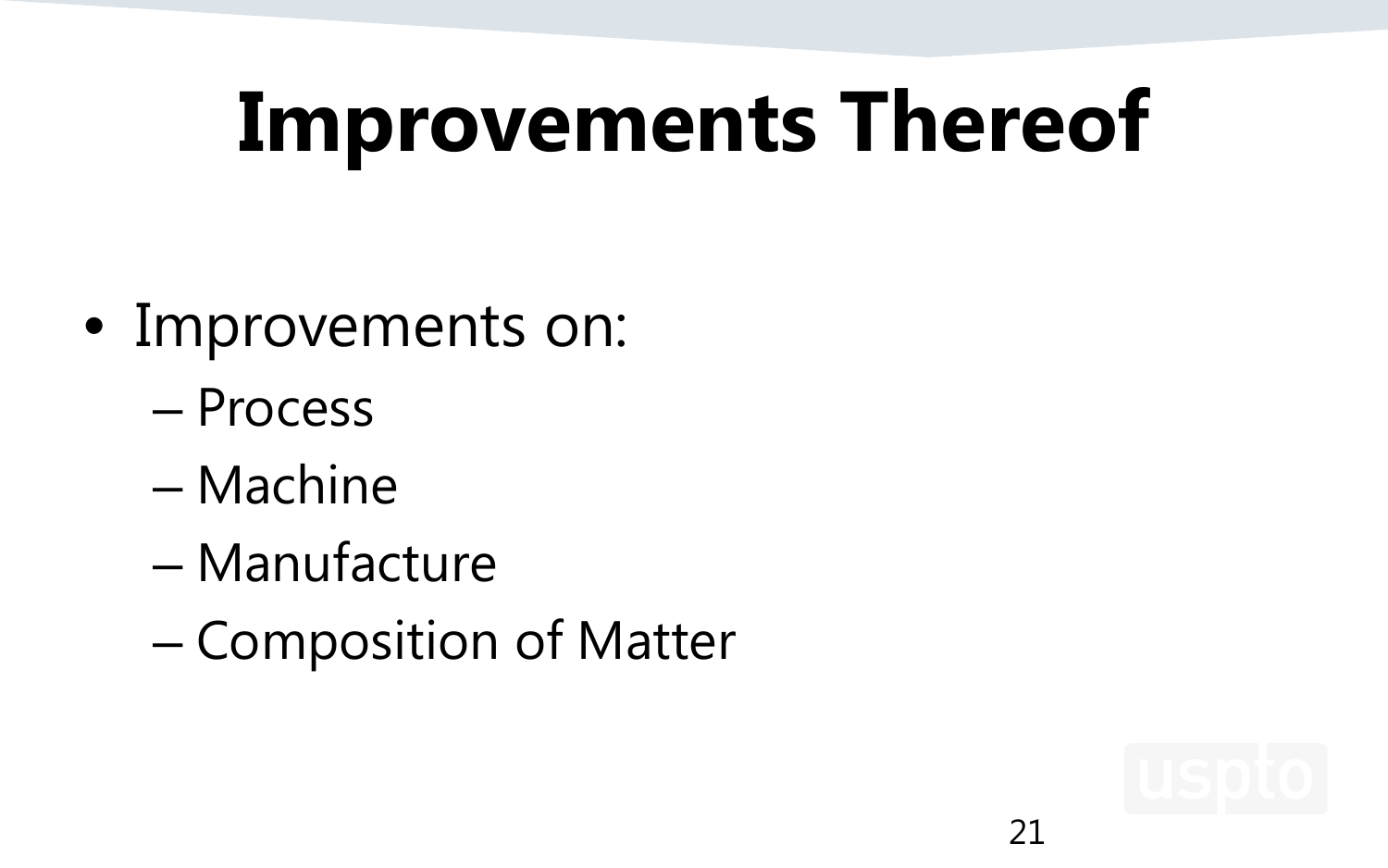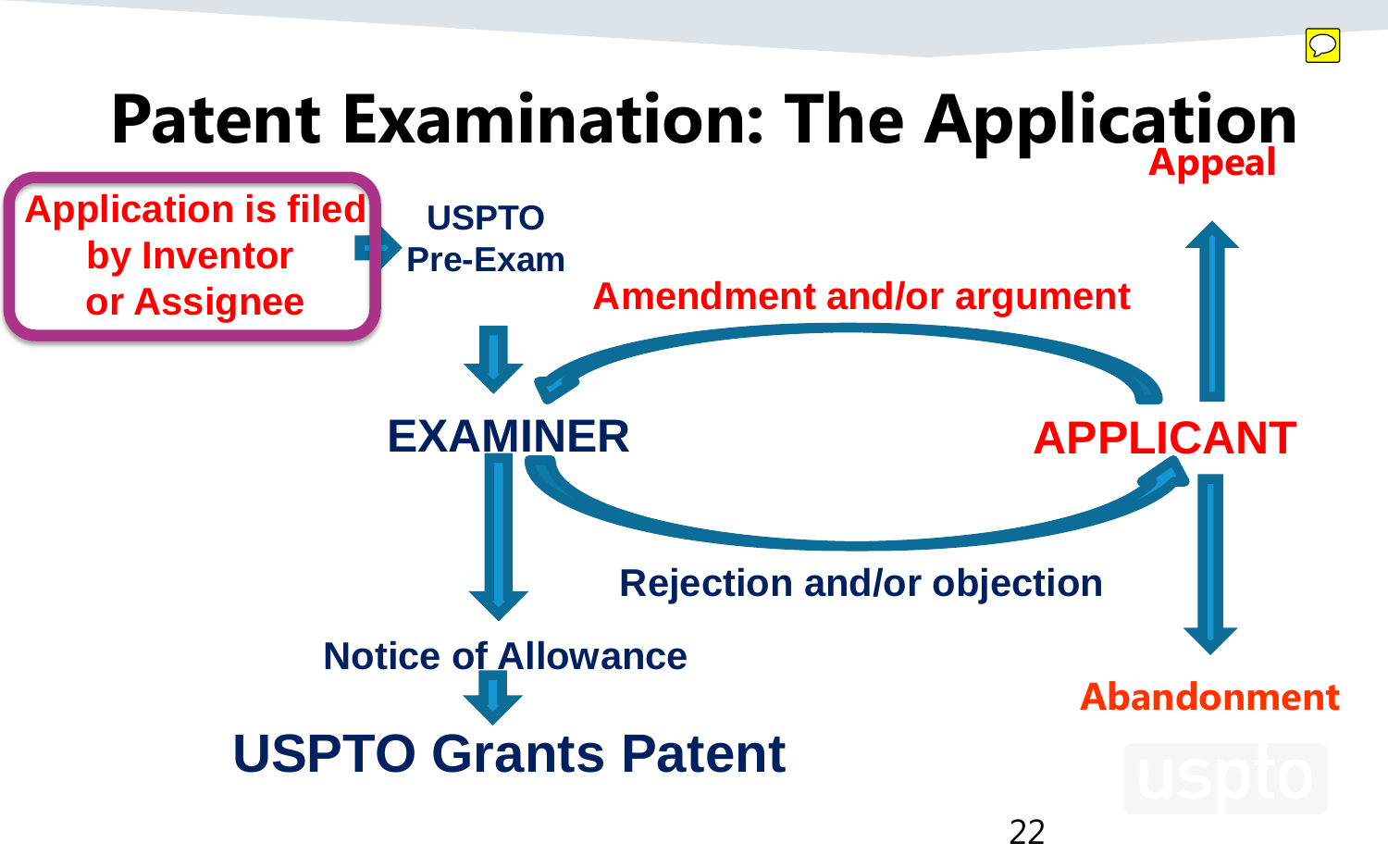#### **The Examination**

Patent Examiner reviews contents of the application for compliance with all U.S. patent legal requirements.

**"An applicant is entitled to a patent unless…" \*** The requirements of U.S. patent law are not met. \**(35 USC §102)*

**The burden is on the examiner to show if a patent is not warranted.**



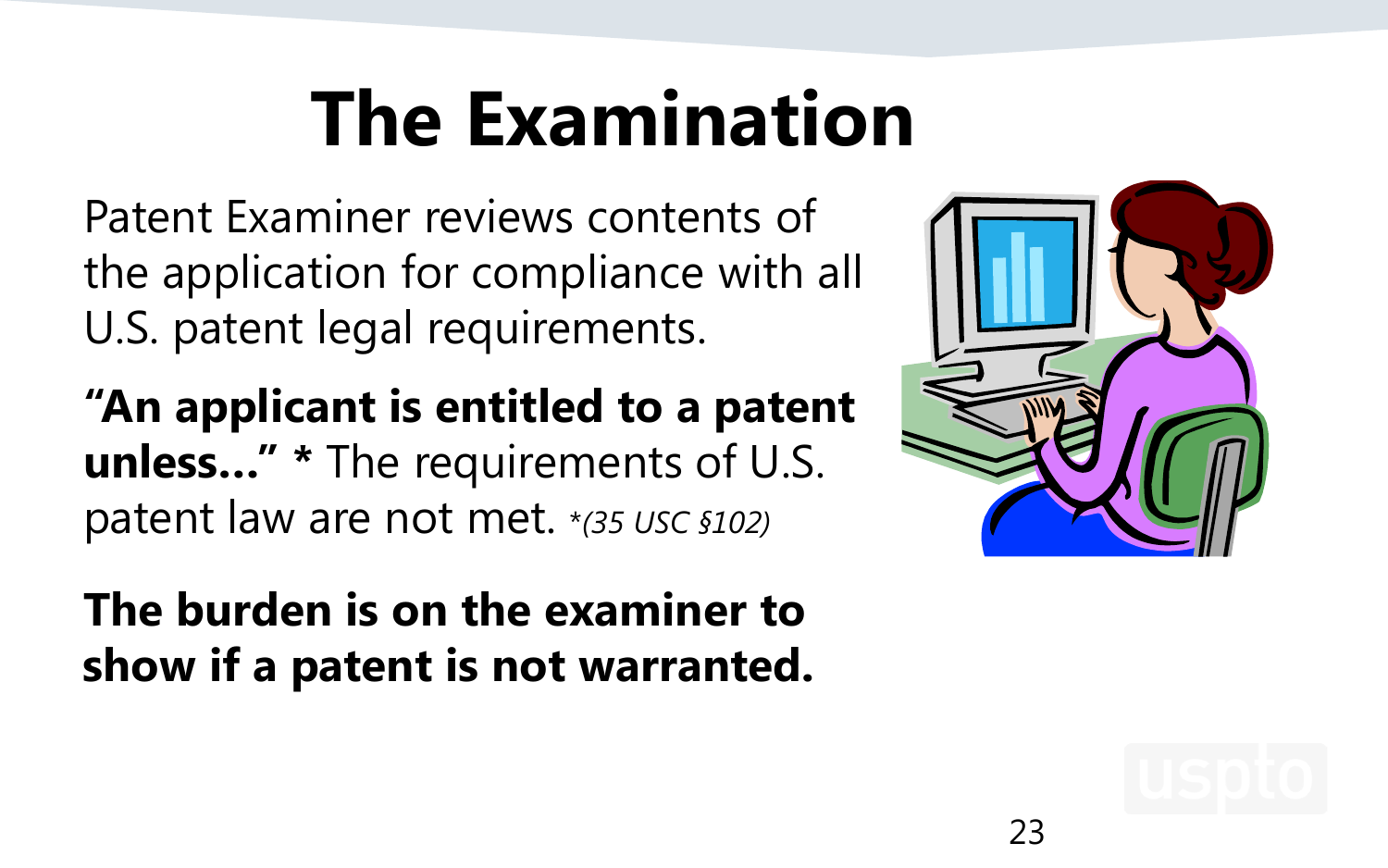#### **Patent Cooperation Treaty**

• Enable a US applicant to file an international application in a standardized format in English at the US Receiving Office (USPTO).

• PCT is a filing system, it does not grant a patent.

• Only inventions have protection under PCT - no design<br>or trademark protection.

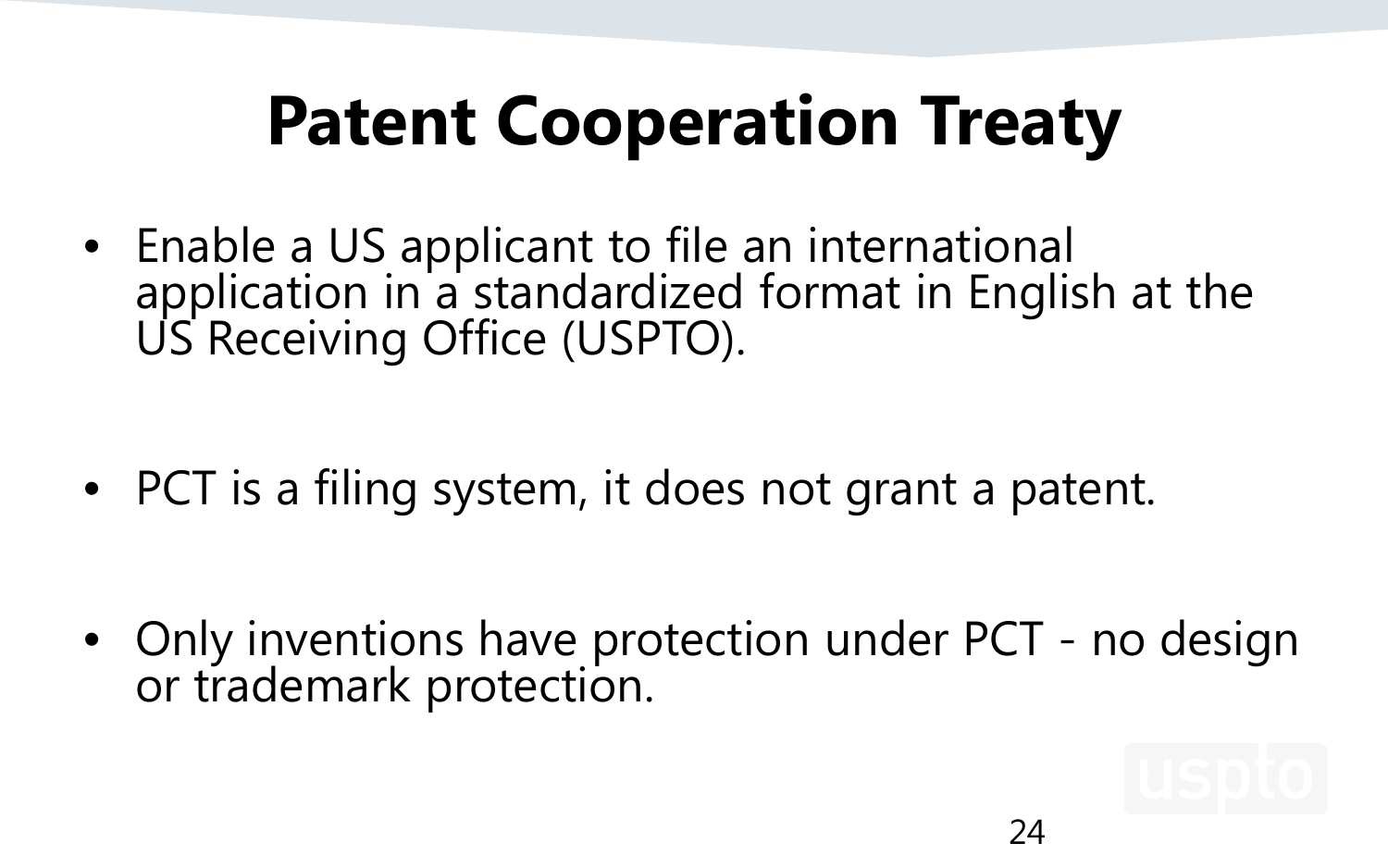#### **Tools and Resources**



The Office has a number of tools and resources to help applicants throughout the patent examination process and beyond...

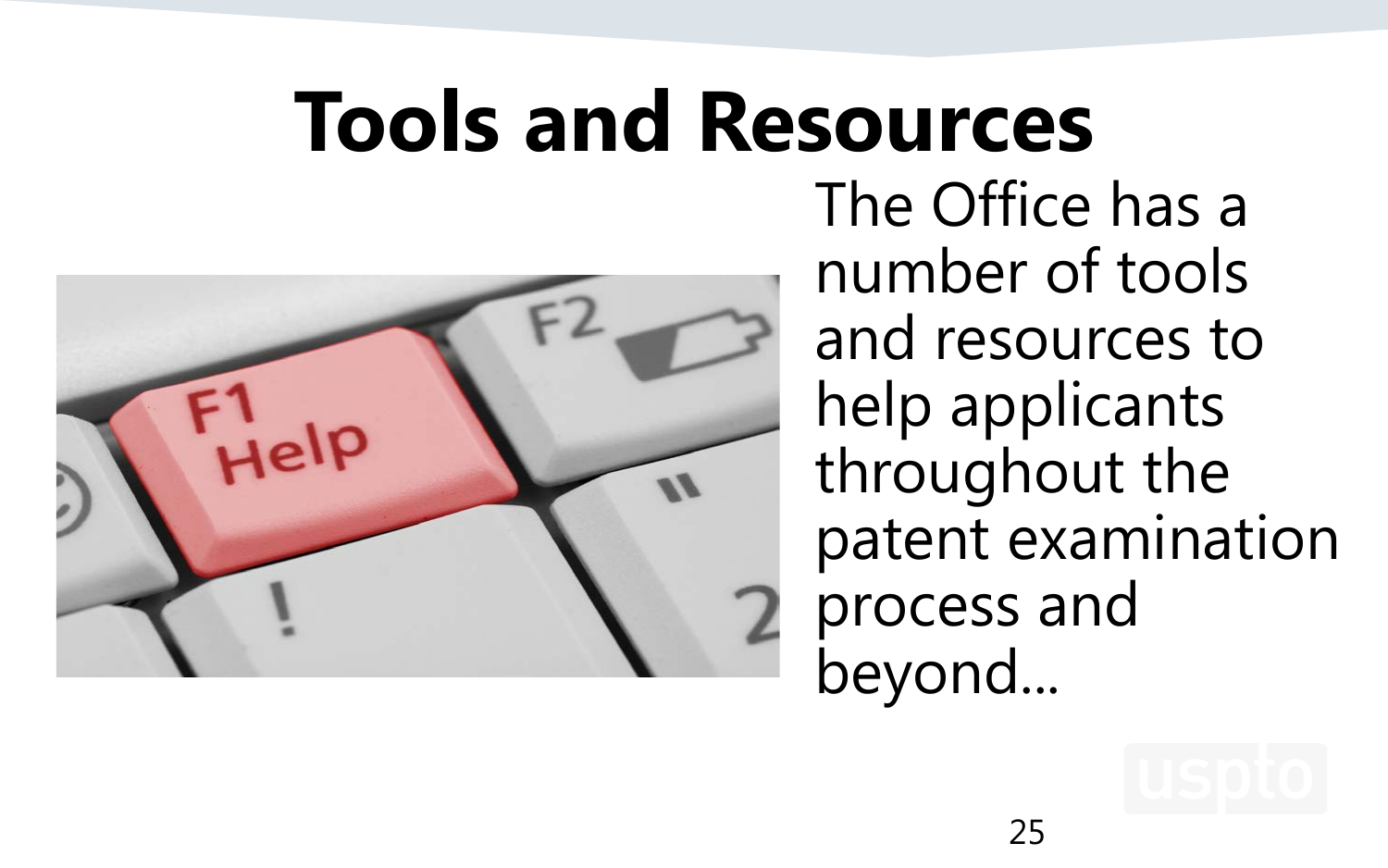### **Pro Bono**

Free legal assistance to inventors

In general, there are three basic requirements:

- Income below a certain threshold;
- Knowledge of the patent system; and
- Possession of an actual invention (not just an idea).

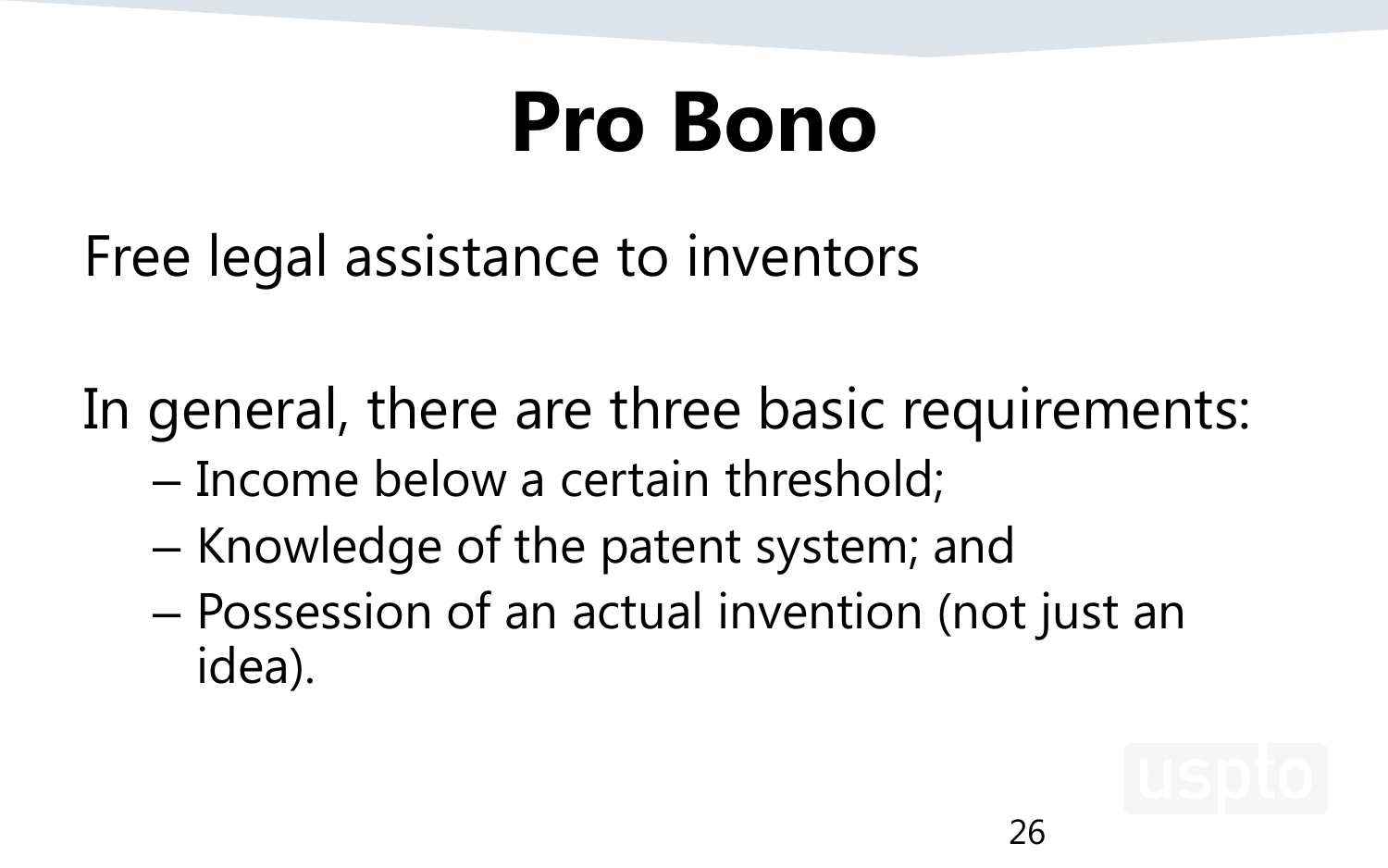## **Law School Clinical Certification Program**

- Patent and Trademark assistance by law school students
- Strict guidance of law school faculty
- Application is advanced out of turn (special)
- Please visit our website for the current list of schools

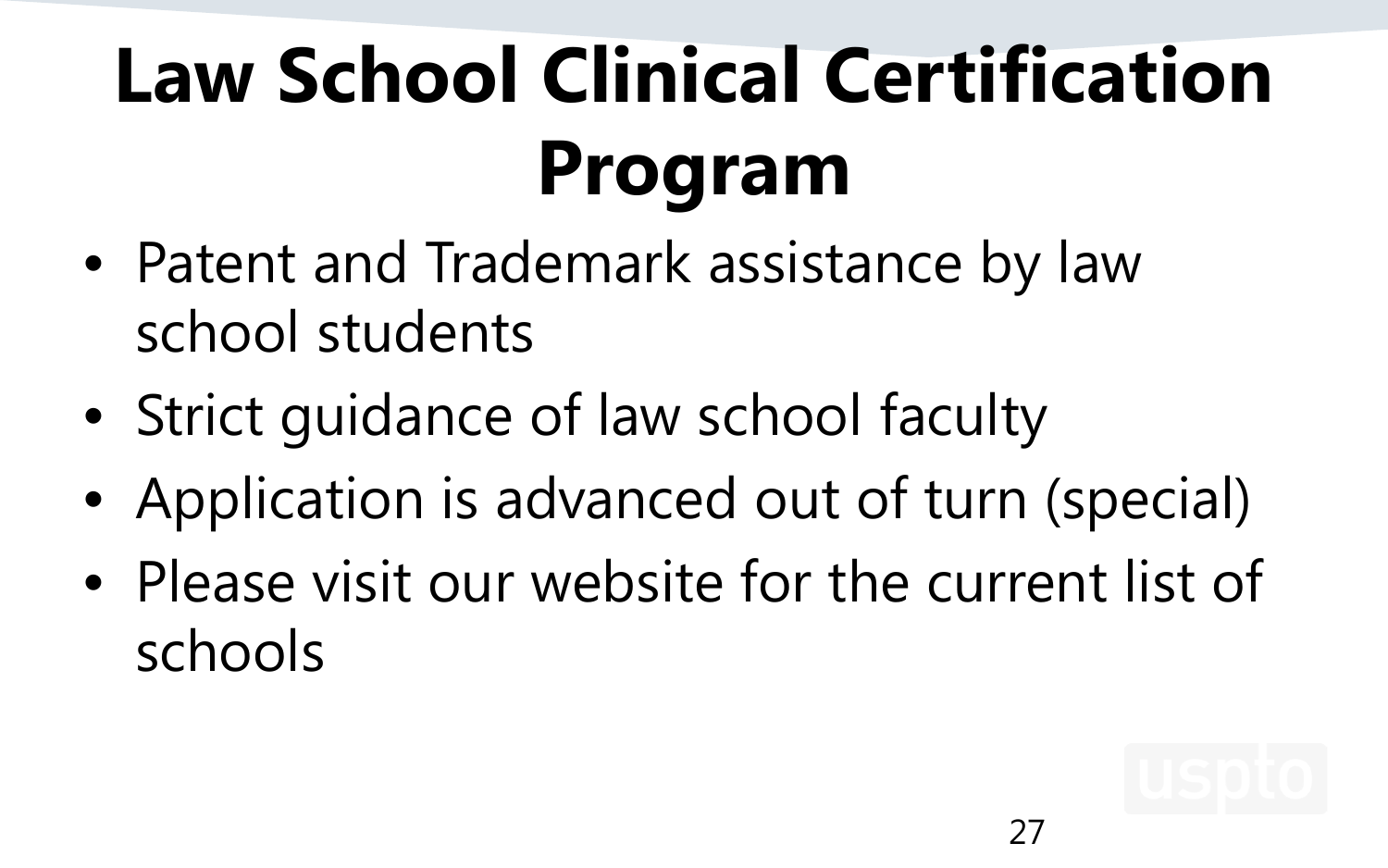## **Pro Se Assistance**

- The Pro Se Assistance Program offers various services for the public, including:
- Dedicated personnel for assisting people filing applications without the assistance of an attorney
- Walk-in assistance for the general public at USPTO Headquarters (by appointment)

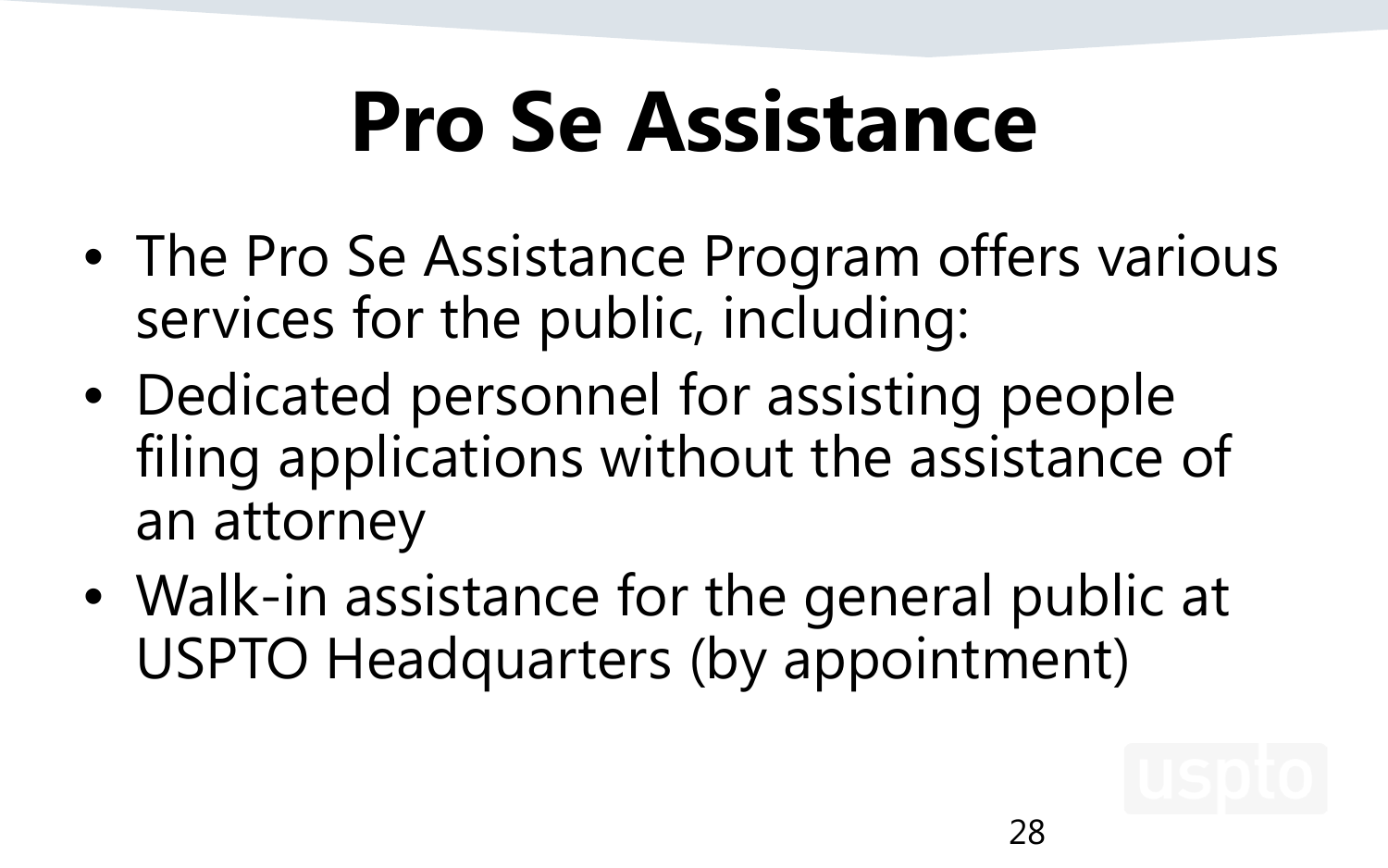#### **Start Up Resources Page Resources include**:

| USPIO BATENT AND TRADEMARK OFFICE |                                                                        |                  | About Lic                     |                  | Careers Contact Us                             |
|-----------------------------------|------------------------------------------------------------------------|------------------|-------------------------------|------------------|------------------------------------------------|
| <b>Patents</b>                    |                                                                        | <b>IP Policy</b> |                               | Search uspto.gov |                                                |
|                                   | <b>Trademarks</b><br>Home / Learning and Resources / Startup Resources |                  | <b>Learning and Resources</b> |                  | O Quick Links V<br><b>Ed Share 1 6th Print</b> |

#### **Startup Resources**

**10 Helpful P** Not Helpful

Many startup businesses face unique IP-related challenges, such as IP portfolio prerequisites to secure funding, and the possibility of costly patent infringement demand letters and lawsuits. We have tailored this area of our website to suit the specific needs of startup businesses, a segment of our stakeholders that continues to be recognized as an outsized engine of job creation, economic growth, and unparalleled innovation in the United States

This portal is part of our Startup Partnership Initiative-putting key resources and critical information for startups in a single place so it's easier to fin what you may need when you need it.

| <b>Patents for Startups</b>                                                                                                                                                                                                                                                                                                                                                                                                                                                      | <b>Trademarks for Startups</b>                                                                                                                                                                                                                                                                                                                                                                                                                                                                                                                           | <b>Startup Assistance</b>                                                                                                                                                                                                                                                                                                                                                             | <b>Current Events</b>                                                                                                                                                            |
|----------------------------------------------------------------------------------------------------------------------------------------------------------------------------------------------------------------------------------------------------------------------------------------------------------------------------------------------------------------------------------------------------------------------------------------------------------------------------------|----------------------------------------------------------------------------------------------------------------------------------------------------------------------------------------------------------------------------------------------------------------------------------------------------------------------------------------------------------------------------------------------------------------------------------------------------------------------------------------------------------------------------------------------------------|---------------------------------------------------------------------------------------------------------------------------------------------------------------------------------------------------------------------------------------------------------------------------------------------------------------------------------------------------------------------------------------|----------------------------------------------------------------------------------------------------------------------------------------------------------------------------------|
| The patent process can be<br>challenging if you are not familiar<br>with it. Here is basic information on<br>the patent process.<br>· Patent Process Overview<br>· Inventors Assistance Center<br>· Patent FAOs<br>· Patent Homepage<br>· Search for Patents<br>. Official Gazette for Patents                                                                                                                                                                                   | The trademark process can be<br>confusing for a beginner, so here is<br>basic information on registering a<br>tracemark.<br>· Trademark Basics<br>· Search for Trademarks<br>· Filing online<br>· Trademark Homepage                                                                                                                                                                                                                                                                                                                                     | The Inventors Assistance Center<br>and Trademark Assistance Center<br>provide information and services to<br>the public. Center staff can answer<br>questions on patent and trademark<br>processes, but cannot provide<br>specific legal advice.<br>· Inventors Assistance Center<br>· Trademark Assistance Center<br>· Patents Ombudsman Program<br>- BusinessUSA (link is external) | Information about<br>conferences, convertions.<br>and other opportunities<br>to engage.<br>· Upcoming Events<br>· Inventors Eye  <br><b>Events &amp;</b><br><b>Announcements</b> |
| <b>Scam Prevention</b>                                                                                                                                                                                                                                                                                                                                                                                                                                                           | Pro Se - Pro Bene                                                                                                                                                                                                                                                                                                                                                                                                                                                                                                                                        | <b>Education &amp; Information</b>                                                                                                                                                                                                                                                                                                                                                    | <b>State Resources</b>                                                                                                                                                           |
| We provide a public forum for the<br>publication of complaints concerning<br>invention promoters/promotion<br>firms. However, we do not<br>investigate complaints or participate<br>in legal proceedings related to<br>invention promoters.<br>· Scam Prevention Basics<br>· Non-USPTO Trademark<br>Solicitations<br>· American Inventors Protection<br><b>Act of 1999</b><br>· Federal Trade Commission (link)<br>is external)<br>· Consumer Protection (link is<br>external) @ | Are you a startup with limited<br>resources and need help applying for<br>a patent on an invention? If so, you<br>may be eligible to receive pro bono<br>('for free') attorney representation<br>through the nationwide Pro Bong<br>Program. Alternatively, you might be<br>eligible to participate in a law school<br>clinical program near you.<br>$-2565c$<br>· Interest Form (link is external) @<br>· Pro Bono<br>. Inventors Eye   Pushing Ahead<br>with Pro Bono Assistance<br>· Patent and Trademark Resource<br>Centers<br>· Law School Clinics | Guides and additional resources<br>and information for startups.<br>- Provisional Application for<br>Patent<br>· Filing a Nonprovisional Utility<br><b>Patent Application</b><br>· Filing A Design Patent<br>Application<br>· Financial Manager<br>· Patent Litigation Toolkit<br>· IP Awareness Assessment                                                                           | - U.S. map of<br>resources                                                                                                                                                       |

Share **D** Print

#### Patent Process Overview

- **Inventor Assistance Center**
- **Trademark Assistance Center**
- **Scam Prevention**
- Pro Bono
- Law School Clinical Program
- Pro Se Assistance
	- Upcoming events, and
	- so much more